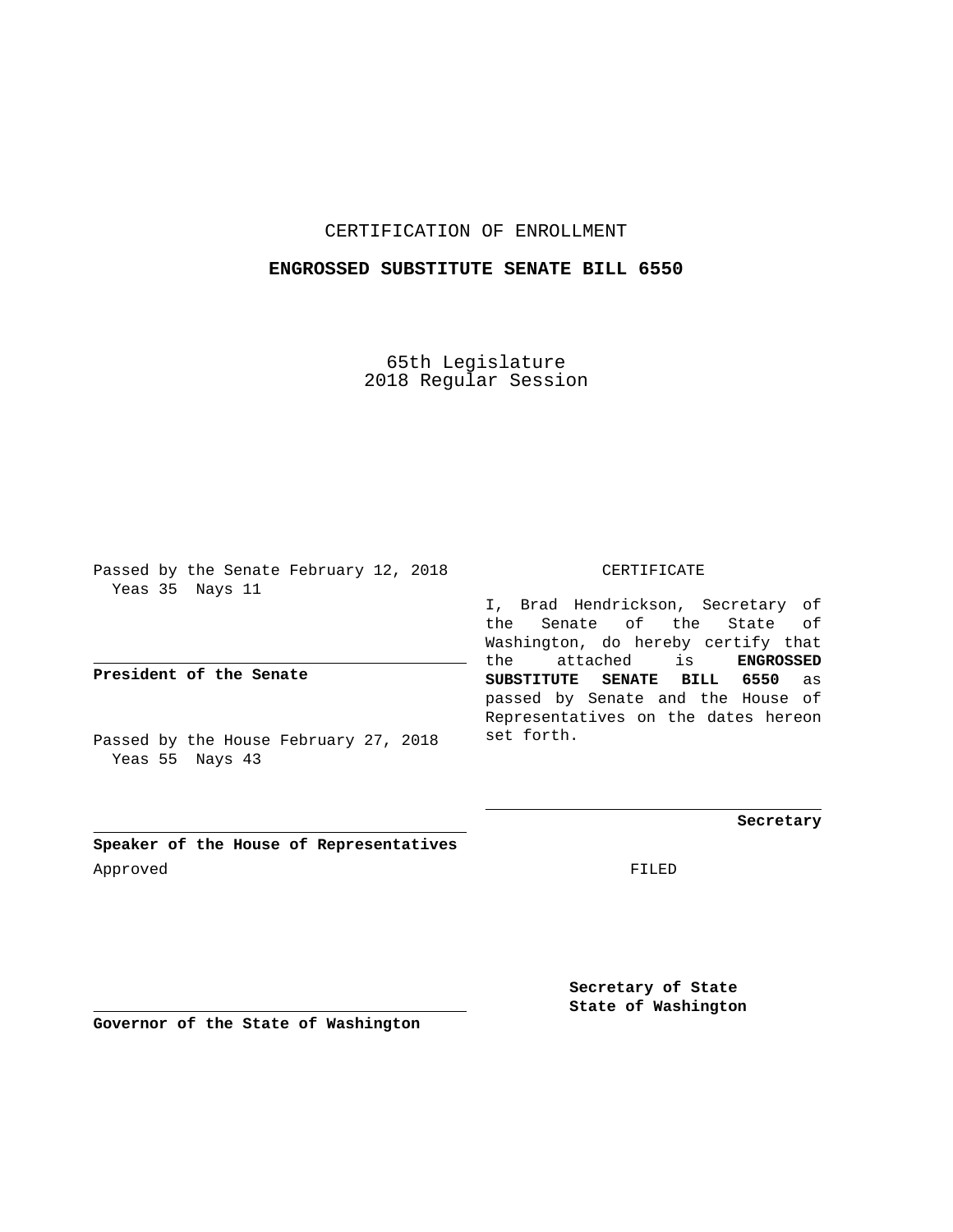## **ENGROSSED SUBSTITUTE SENATE BILL 6550**

Passed Legislature - 2018 Regular Session

**State of Washington 65th Legislature 2018 Regular Session**

**By** Senate Human Services & Corrections (originally sponsored by Senators Darneille and Saldaña)

READ FIRST TIME 02/02/18.

 AN ACT Relating to diversion of juvenile offenses; amending RCW 13.40.070, 13.40.020, 13.40.080, and 13.50.270; reenacting and amending RCW 13.40.020; providing an effective date; and providing an 4 expiration date.

5 BE IT ENACTED BY THE LEGISLATURE OF THE STATE OF WASHINGTON:

6 **Sec. 1.** RCW 13.40.070 and 2017 c 292 s 2 are each amended to 7 read as follows:

 (1) Complaints referred to the juvenile court alleging the commission of an offense shall be referred directly to the prosecutor. The prosecutor, upon receipt of a complaint, shall screen 11 the complaint to determine whether:

12 (a) The alleged facts bring the case within the jurisdiction of 13 the court; and

14 (b) On a basis of available evidence there is probable cause to 15 believe that the juvenile did commit the offense.

 (2) If the identical alleged acts constitute an offense under both the law of this state and an ordinance of any city or county of this state, state law shall govern the prosecutor's screening and charging decision for both filed and diverted cases.

20 (3) If the requirements of subsection( $(\theta)$ ) (1)(a) and (b) of this 21 section are met, the prosecutor shall either file an information in

p. 1 ESSB 6550.PL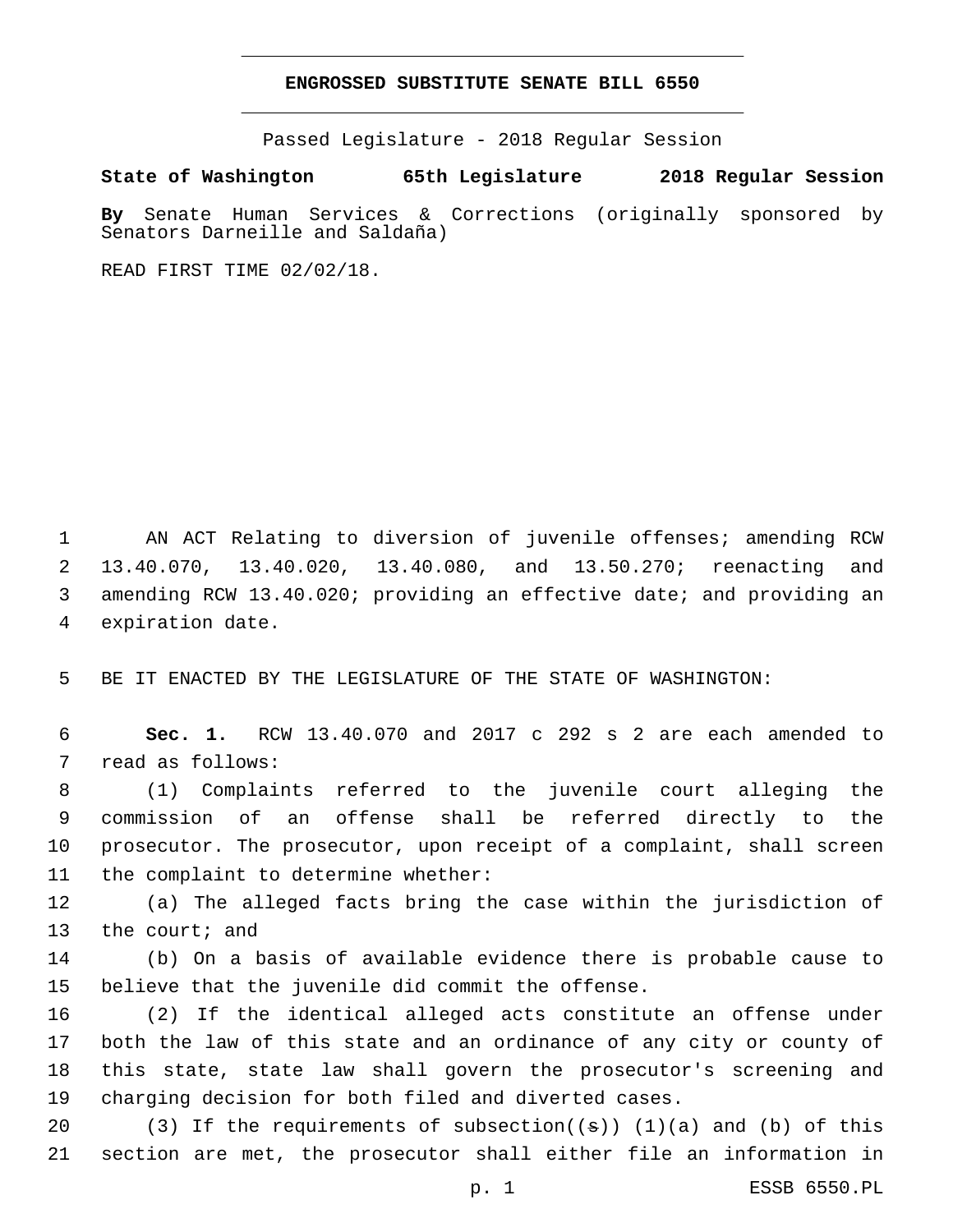juvenile court or divert the case, as set forth in subsections (5), (6), and (8) of this section. If the prosecutor finds that the requirements of subsection (1)(a) and (b) of this section are not met, the prosecutor shall maintain a record, for one year, of such decision and the reasons therefor. In lieu of filing an information or diverting an offense a prosecutor may file a motion to modify community supervision where such offense constitutes a violation of 8 community supervision.

 (4) An information shall be a plain, concise, and definite written statement of the essential facts constituting the offense charged. It shall be signed by the prosecuting attorney and conform 12 to chapter 10.37 RCW.

13 (5) ((Except as provided in RCW 13.40.213 and subsection (7) of 14 this section, where a case is legally sufficient,)) The prosecutor 15 shall file an information with the juvenile court if( $($ :

16 (a) An alleged offender is accused of a class A felony, a class B felony, an attempt to commit a class B felony, a class C felony listed in RCW 9.94A.411(2) as a crime against persons or listed in 19 RCW 9A.46.060 as a crime of harassment, or a class C felony that is a violation of RCW 9.41.080 or 9.41.040(2)(a)(iv); or

 (b) An alleged offender is accused of a felony and has a criminal 22 history of any felony, or at least two gross misdemeanors, or at 23 least two misdemeanors; or

 (c) An alleged offender has previously been committed to the 25 department; or

 $(26 \leftarrow \{d\})$ ) (a) an alleged offender is accused of an offense that is defined as a sex offense or violent offense under RCW 9.94A.030, other than assault in the second degree or robbery in the second 29 degree; or (b) an alleged offender has been referred by a diversion 30 unit for prosecution or desires prosecution instead of diversion( $(i \div j)$  $\Theta$  $\mathbf{r}$ 

 (e) An alleged offender has three or more diversion agreements on the alleged offender's criminal history; or

 (f) A special allegation has been filed that the offender or an 35 accomplice was armed with a firearm when the offense was committed)).

 (6) Where a case is legally sufficient the prosecutor shall divert the case if the alleged offense is a misdemeanor or gross misdemeanor or violation and the alleged offense is the offender's first offense or violation. If the alleged offender is charged with a 40 related offense that ((must or)) may be filed under subsections (5)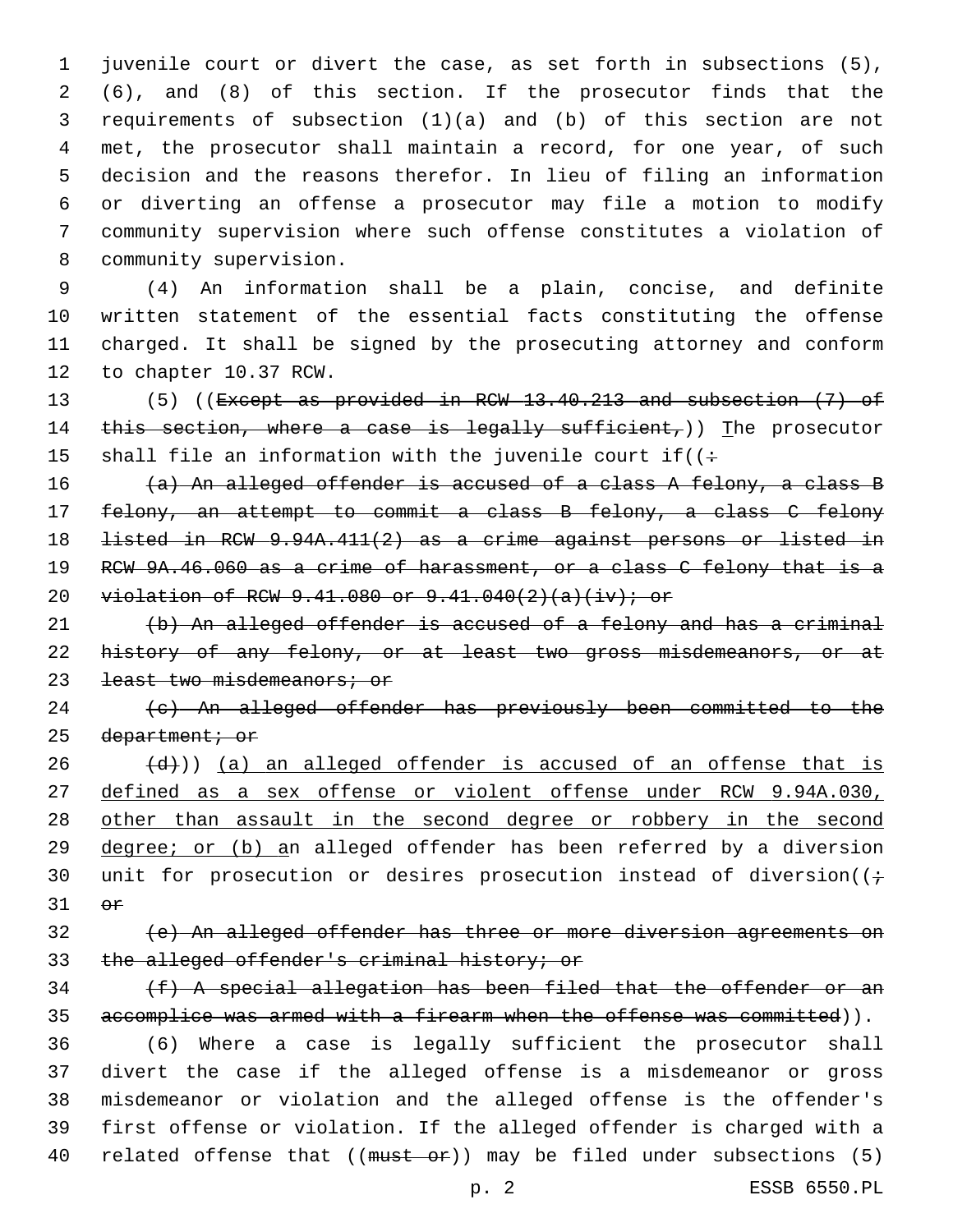and (8) of this section, a case under this subsection may also be 2 filed.

 (7) Where a case is legally sufficient to charge an alleged offender with:4

 (a) Either prostitution or prostitution loitering and the alleged offense is the offender's first prostitution or prostitution loitering offense, the prosecutor shall divert the case; or

 (b) Voyeurism in the second degree, the offender is under seventeen years of age, and the alleged offense is the offender's first voyeurism in the second degree offense, the prosecutor shall divert the case, unless the offender has received two diversions for 12 any offense in the previous two years.

 (8) Where a case is legally sufficient and falls into neither subsection (5) nor (6) of this section, it may be filed or diverted. In deciding whether to file or divert an offense under this section 16 the prosecutor  $((shall))$  may be guided  $((enhy))$  by the length, seriousness, and recency of the alleged offender's criminal history and the circumstances surrounding the commission of the alleged 19 offense.

 (9) Whenever a juvenile is placed in custody or, where not placed in custody, referred to a diversion interview, the parent or legal guardian of the juvenile shall be notified as soon as possible concerning the allegation made against the juvenile and the current status of the juvenile. Where a case involves victims of crimes against persons or victims whose property has not been recovered at the time a juvenile is referred to a diversion unit, the victim shall be notified of the referral and informed how to contact the unit.

 (10) The responsibilities of the prosecutor under subsections (1) through (9) of this section may be performed by a juvenile court probation counselor for any complaint referred to the court alleging the commission of an offense which would not be a felony if committed by an adult, if the prosecutor has given sufficient written notice to the juvenile court that the prosecutor will not review such complaints.34

 (11) The prosecutor, juvenile court probation counselor, or diversion unit may, in exercising their authority under this section 37 or RCW 13.40.080, refer juveniles to community-based programs, restorative justice programs, mediation, or victim offender reconciliation programs. Such mediation or victim offender reconciliation programs shall be voluntary for victims.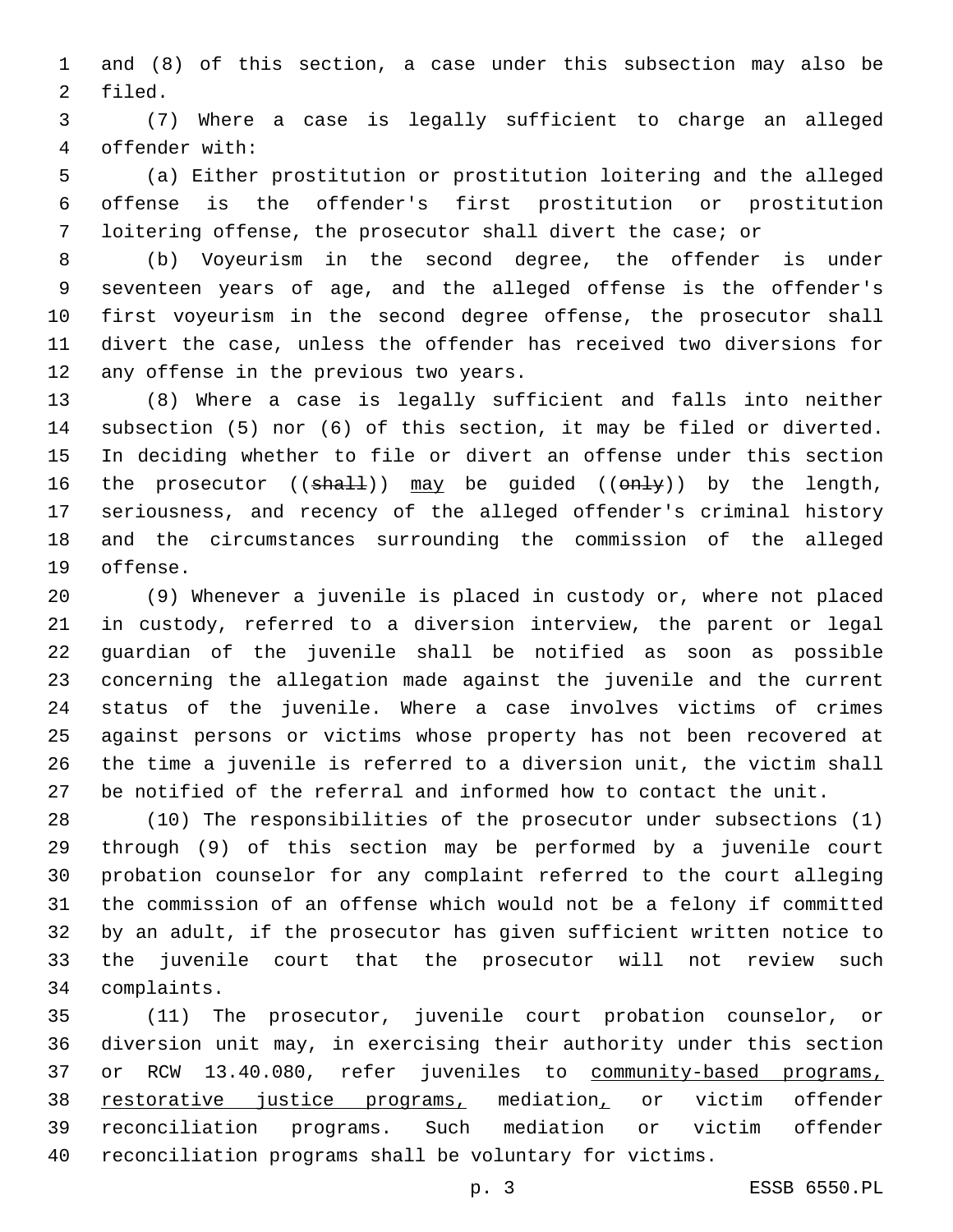(12) Prosecutors and juvenile courts are encouraged to engage with and partner with community-based programs to expand, improve, and increase options to divert youth from formal processing in juvenile court. Nothing in this chapter should be read to limit partnership with community-based programs to create diversion opportunities for juveniles.

 **Sec. 2.** RCW 13.40.020 and 2016 c 136 s 2 and 2016 c 106 s 1 are 8 each reenacted and amended to read as follows:

9 For the purposes of this chapter:

 (1) "Assessment" means an individualized examination of a child to determine the child's psychosocial needs and problems, including the type and extent of any mental health, substance abuse, or co- occurring mental health and substance abuse disorders, and recommendations for treatment. "Assessment" includes, but is not limited to, drug and alcohol evaluations, psychological and psychiatric evaluations, records review, clinical interview, and 17 administration of a formal test or instrument;

 (2) "Community-based rehabilitation" means one or more of the following: Employment; attendance of information classes; literacy classes; counseling, outpatient substance abuse treatment programs, outpatient mental health programs, anger management classes, education or outpatient treatment programs to prevent animal cruelty, or other services including, when appropriate, restorative justice programs; or attendance at school or other educational programs appropriate for the juvenile as determined by the school district. Placement in community-based rehabilitation programs is subject to 27 available funds;

 (3) "Community-based sanctions" may include one or more of the 29 following:

(a) A fine, not to exceed five hundred dollars;

 (b) Community restitution not to exceed one hundred fifty hours 32 of community restitution;

 (4) "Community restitution" means compulsory service, without compensation, performed for the benefit of the community by the offender as punishment for committing an offense. Community restitution may be performed through public or private organizations 37 or through work crews;

 (5) "Community supervision" means an order of disposition by the court of an adjudicated youth not committed to the department or an

p. 4 ESSB 6550.PL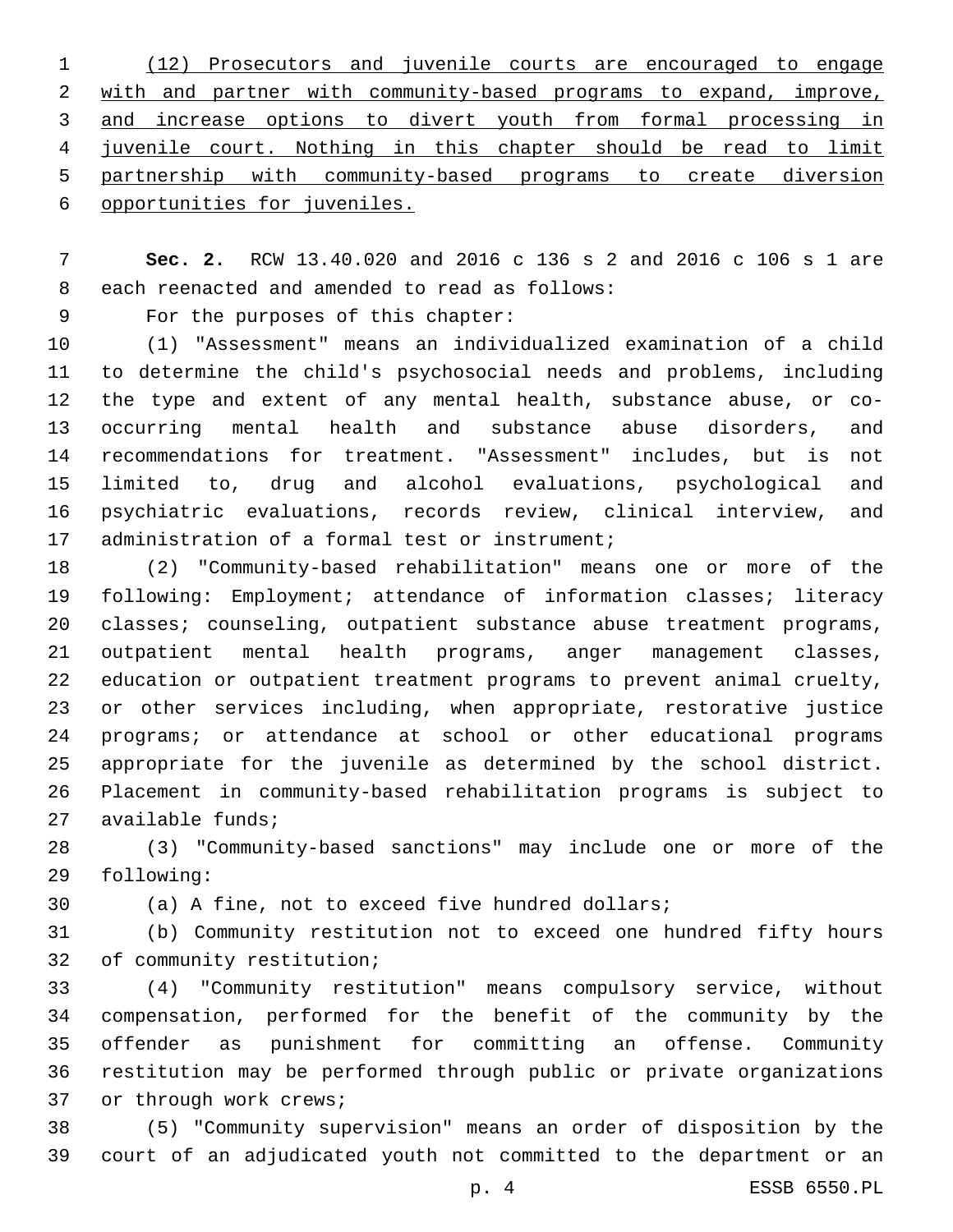order granting a deferred disposition. A community supervision order for a single offense may be for a period of up to two years for a sex offense as defined by RCW 9.94A.030 and up to one year for other offenses. As a mandatory condition of any term of community supervision, the court shall order the juvenile to refrain from committing new offenses. As a mandatory condition of community supervision, the court shall order the juvenile to comply with the mandatory school attendance provisions of chapter 28A.225 RCW and to inform the school of the existence of this requirement. Community supervision is an individualized program comprised of one or more of 11 the following:

12 (a) Community-based sanctions;

13 (b) Community-based rehabilitation;

14 (c) Monitoring and reporting requirements;

15 (d) Posting of a probation bond;

 (e) Residential treatment, where substance abuse, mental health, and/or co-occurring disorders have been identified in an assessment by a qualified mental health professional, psychologist, psychiatrist, or chemical dependency professional and a funded bed is available. If a child agrees to voluntary placement in a state-funded long-term evaluation and treatment facility, the case must follow the existing placement procedure including consideration of less restrictive treatment options and medical necessity.

 (i) A court may order residential treatment after consideration 25 and findings regarding whether:

(A) The referral is necessary to rehabilitate the child;

(B) The referral is necessary to protect the public or the child;

(C) The referral is in the child's best interest;

 (D) The child has been given the opportunity to engage in less restrictive treatment and has been unable or unwilling to comply; and

 (E) Inpatient treatment is the least restrictive action consistent with the child's needs and circumstances.

 (ii) In any case where a court orders a child to inpatient treatment under this section, the court must hold a review hearing no later than sixty days after the youth begins inpatient treatment, and every thirty days thereafter, as long as the youth is in inpatient 37 treatment;

 (6) "Confinement" means physical custody by the department of social and health services in a facility operated by or pursuant to a contract with the state, or physical custody in a detention facility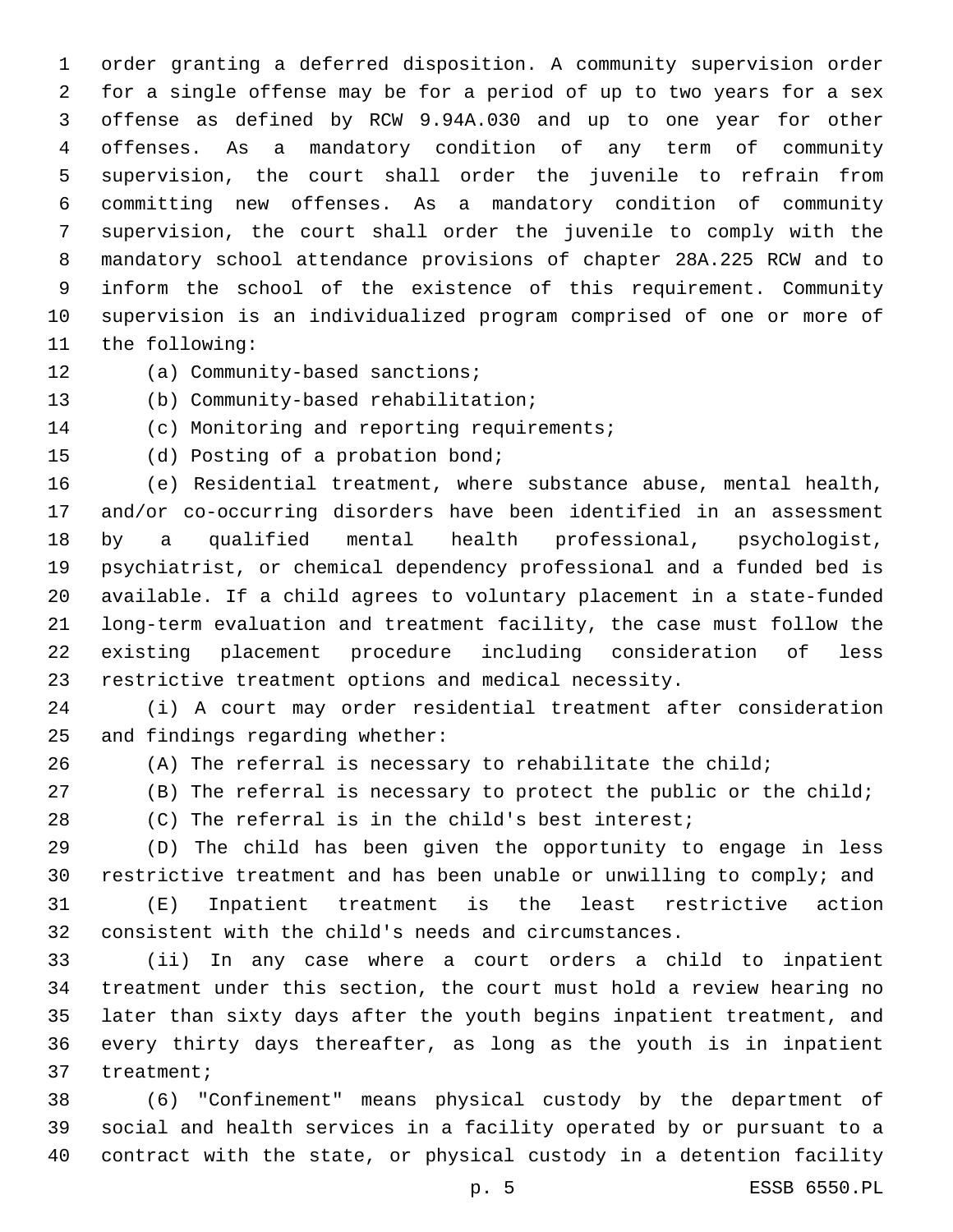operated by or pursuant to a contract with any county. The county may operate or contract with vendors to operate county detention facilities. The department may operate or contract to operate detention facilities for juveniles committed to the department. Pretrial confinement or confinement of less than thirty-one days imposed as part of a disposition or modification order may be served consecutively or intermittently, in the discretion of the court;

 (7) "Court," when used without further qualification, means the juvenile court judge(s) or commissioner(s);9

 (8) "Criminal history" includes all criminal complaints against the respondent for which, prior to the commission of a current 12 offense:

 (a) The allegations were found correct by a court. If a respondent is convicted of two or more charges arising out of the same course of conduct, only the highest charge from among these shall count as an offense for the purposes of this chapter; or

 (b) The criminal complaint was diverted by a prosecutor pursuant to the provisions of this chapter on agreement of the respondent and after an advisement to the respondent that the criminal complaint would be considered as part of the respondent's criminal history. A successfully completed deferred adjudication that was entered before July 1, 1998, or a deferred disposition shall not be considered part 23 of the respondent's criminal history;

 (9) "Department" means the department of social and health 25 services;

 (10) "Detention facility" means a county facility, paid for by the county, for the physical confinement of a juvenile alleged to have committed an offense or an adjudicated offender subject to a disposition or modification order. "Detention facility" includes county group homes, inpatient substance abuse programs, juvenile 31 basic training camps, and electronic monitoring;

 (11) "Diversion unit" means any probation counselor who enters into a diversion agreement with an alleged youthful offender, or any other person, community accountability board, youth court under the 35 supervision of the juvenile court, or other entity ((except a law 36 enforcement official or entity,)) with whom the juvenile court administrator has contracted to arrange and supervise such agreements pursuant to RCW 13.40.080, or any person, community accountability board, or other entity specially funded by the legislature to arrange and supervise diversion agreements in accordance with the

p. 6 ESSB 6550.PL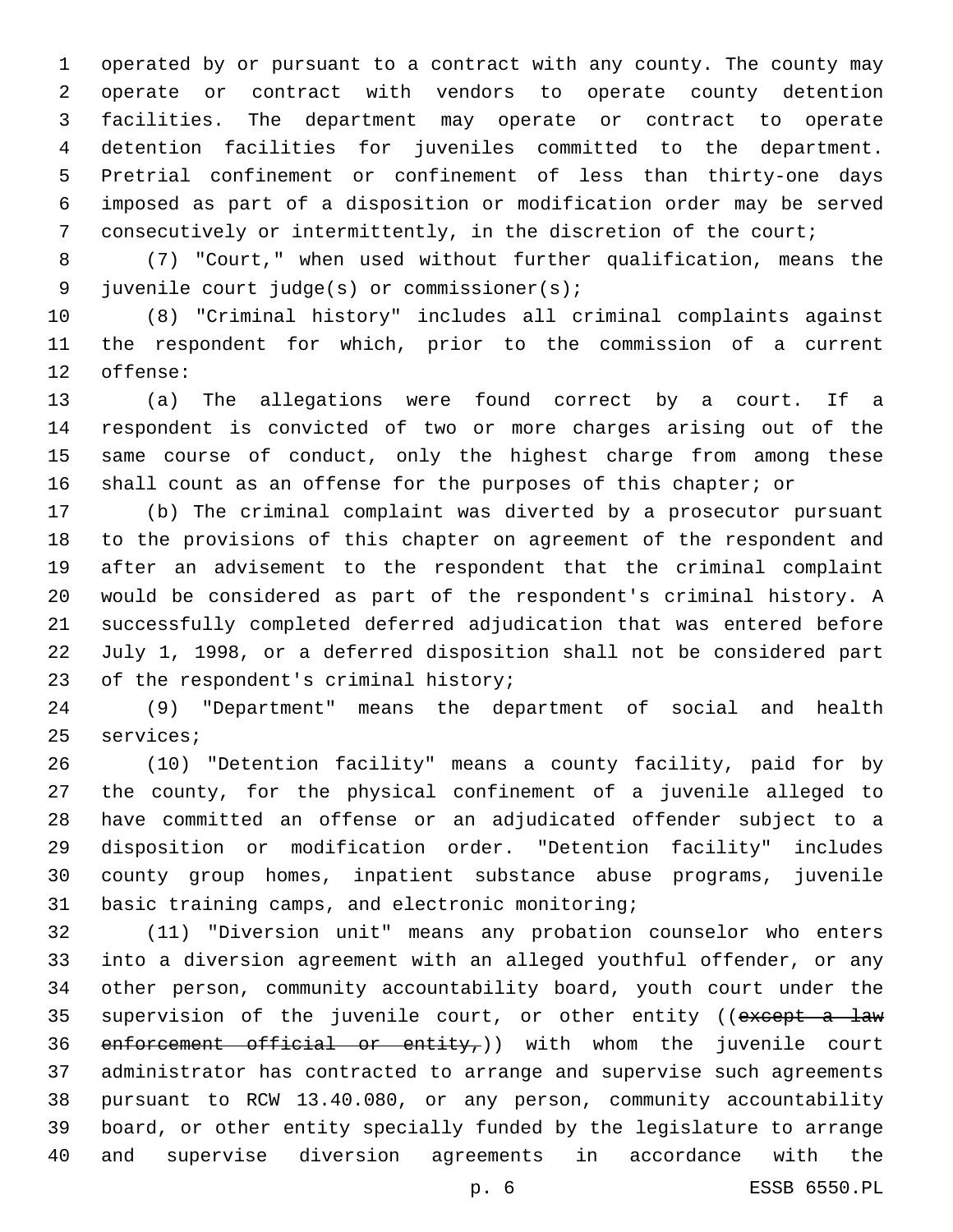requirements of this chapter. For purposes of this subsection, "community accountability board" means a board comprised of members of the local community in which the juvenile offender resides. The superior court shall appoint the members. The boards shall consist of at least three and not more than seven members. If possible, the board should include a variety of representatives from the community, such as a law enforcement officer, teacher or school administrator, high school student, parent, and business owner, and should represent 9 the cultural diversity of the local community;

 (12) "Foster care" means temporary physical care in a foster family home or group care facility as defined in RCW 74.15.020 and licensed by the department, or other legally authorized care;

 (13) "Institution" means a juvenile facility established pursuant 14 to chapters 72.05 and 72.16 through 72.20 RCW;

 (14) "Intensive supervision program" means a parole program that requires intensive supervision and monitoring, offers an array of individualized treatment and transitional services, and emphasizes community involvement and support in order to reduce the likelihood a 19 juvenile offender will commit further offenses;

 (15) "Juvenile," "youth," and "child" mean any individual who is under the chronological age of eighteen years and who has not been previously transferred to adult court pursuant to RCW 13.40.110, unless the individual was convicted of a lesser charge or acquitted of the charge for which he or she was previously transferred pursuant to RCW 13.40.110 or who is not otherwise under adult court 26 jurisdiction;

 (16) "Juvenile offender" means any juvenile who has been found by the juvenile court to have committed an offense, including a person eighteen years of age or older over whom jurisdiction has been 30 extended under RCW 13.40.300;

 (17) "Labor" means the period of time before a birth during which contractions are of sufficient frequency, intensity, and duration to bring about effacement and progressive dilation of the cervix;

 (18) "Local sanctions" means one or more of the following: (a) 0-30 days of confinement; (b) 0-12 months of community supervision; (c) 0-150 hours of community restitution; or (d) \$0-\$500 fine;

 (19) "Manifest injustice" means a disposition that would either impose an excessive penalty on the juvenile or would impose a serious, and clear danger to society in light of the purposes of this 40 chapter;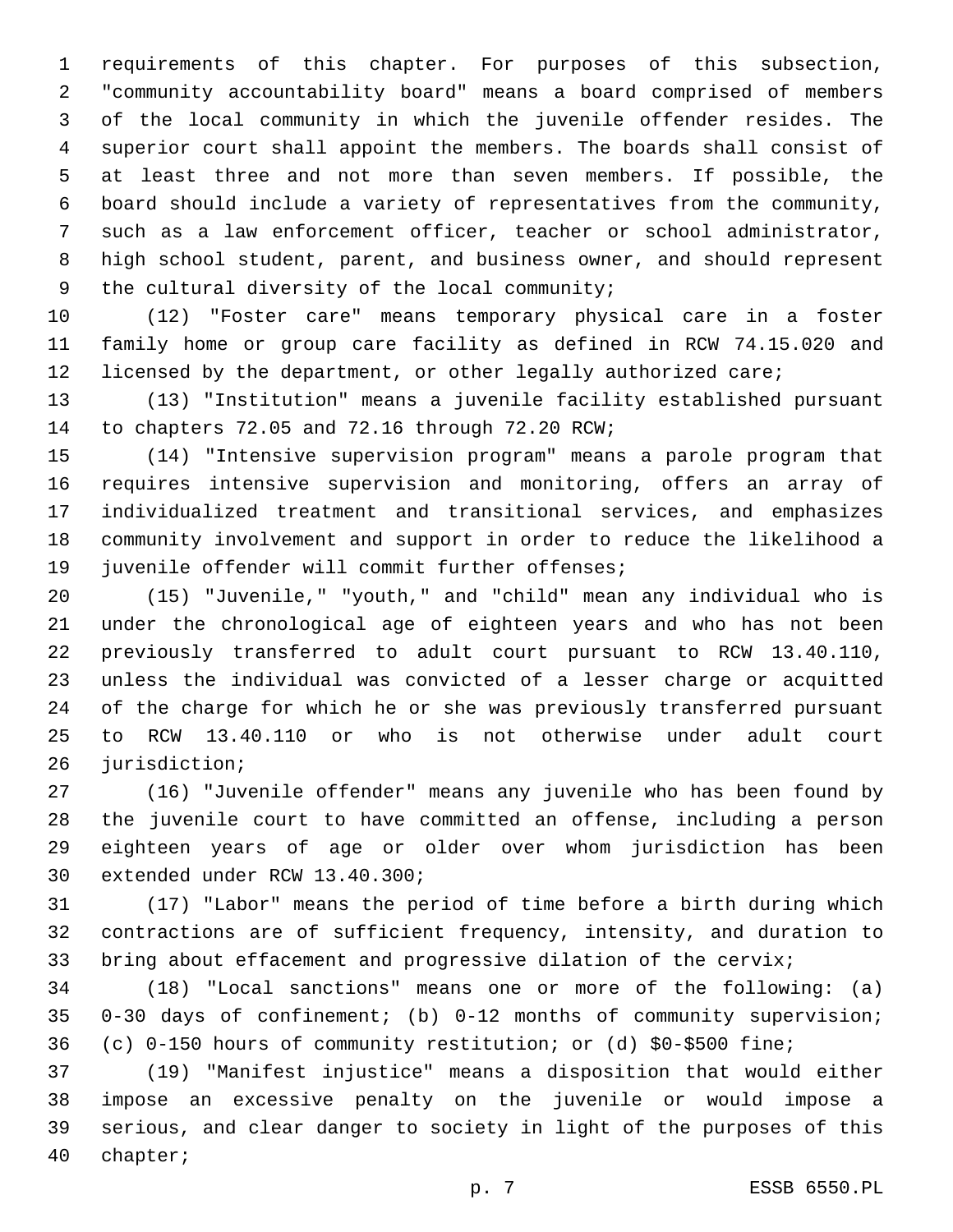(20) "Monitoring and reporting requirements" means one or more of the following: Curfews; requirements to remain at home, school, work, or court-ordered treatment programs during specified hours; restrictions from leaving or entering specified geographical areas; requirements to report to the probation officer as directed and to remain under the probation officer's supervision; and other conditions or limitations as the court may require which may not 8 include confinement;

 (21) "Offense" means an act designated a violation or a crime if committed by an adult under the law of this state, under any ordinance of any city or county of this state, under any federal law, 12 or under the law of another state if the act occurred in that state;

 (22) "Physical restraint" means the use of any bodily force or physical intervention to control a juvenile offender or limit a juvenile offender's freedom of movement in a way that does not involve a mechanical restraint. Physical restraint does not include momentary periods of minimal physical restriction by direct person- to-person contact, without the aid of mechanical restraint, 19 accomplished with limited force and designed to:

 (a) Prevent a juvenile offender from completing an act that would result in potential bodily harm to self or others or damage property;

 (b) Remove a disruptive juvenile offender who is unwilling to 23 leave the area voluntarily; or

(c) Guide a juvenile offender from one location to another;

 (23) "Postpartum recovery" means (a) the entire period a woman or youth is in the hospital, birthing center, or clinic after giving birth and (b) an additional time period, if any, a treating physician determines is necessary for healing after the youth leaves the 29 hospital, birthing center, or clinic;

 (24) "Probation bond" means a bond, posted with sufficient security by a surety justified and approved by the court, to secure the offender's appearance at required court proceedings and compliance with court-ordered community supervision or conditions of release ordered pursuant to RCW 13.40.040 or 13.40.050. It also means a deposit of cash or posting of other collateral in lieu of a bond if 36 approved by the court;

 (25) "Respondent" means a juvenile who is alleged or proven to 38 have committed an offense;

 (26) "Restitution" means financial reimbursement by the offender to the victim, and shall be limited to easily ascertainable damages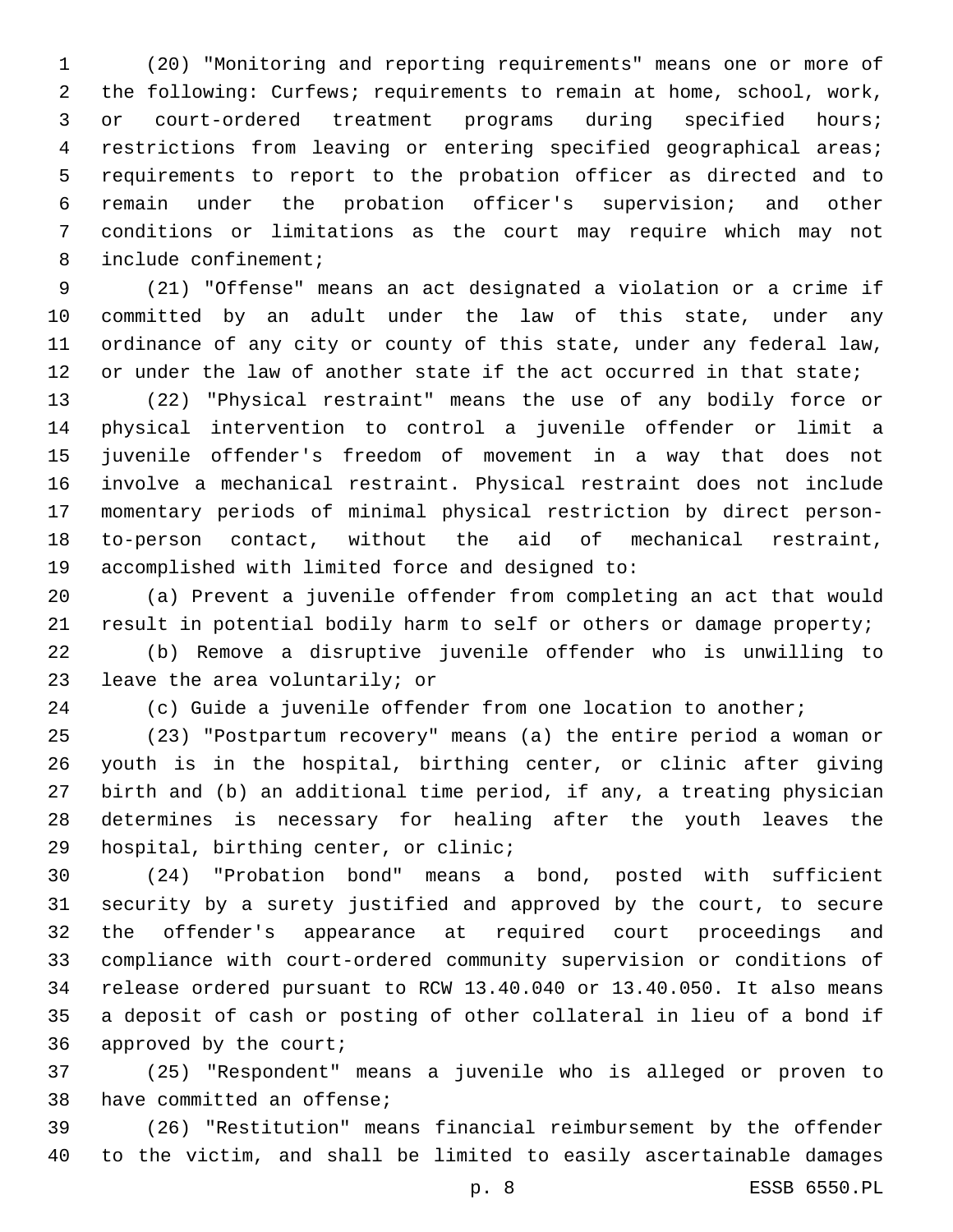for injury to or loss of property, actual expenses incurred for medical treatment for physical injury to persons, lost wages resulting from physical injury, and costs of the victim's counseling reasonably related to the offense. Restitution shall not include reimbursement for damages for mental anguish, pain and suffering, or other intangible losses. Nothing in this chapter shall limit or replace civil remedies or defenses available to the victim or 8 offender;

 (27) "Restorative justice" means practices, policies, and programs informed by and sensitive to the needs of crime victims that are designed to encourage offenders to accept responsibility for repairing the harm caused by their offense by providing safe and supportive opportunities for voluntary participation and communication between the victim, the offender, their families, and 15 relevant community members;

 (28) "Restraints" means anything used to control the movement of 17 a person's body or limbs and includes:

18 (a) Physical restraint; or

 (b) Mechanical device including but not limited to: Metal handcuffs, plastic ties, ankle restraints, leather cuffs, other 21 hospital-type restraints, tasers, or batons;

 (29) "Screening" means a process that is designed to identify a child who is at risk of having mental health, substance abuse, or co- occurring mental health and substance abuse disorders that warrant immediate attention, intervention, or more comprehensive assessment. A screening may be undertaken with or without the administration of a 27 formal instrument;

 (30) "Secretary" means the secretary of the department of social and health services. "Assistant secretary" means the assistant secretary for juvenile rehabilitation for the department;

 (31) "Services" means services which provide alternatives to incarceration for those juveniles who have pleaded or been adjudicated guilty of an offense or have signed a diversion agreement 34 pursuant to this chapter;

 (32) "Sex offense" means an offense defined as a sex offense in 36 RCW 9.94A.030;

 (33) "Sexual motivation" means that one of the purposes for which the respondent committed the offense was for the purpose of his or 39 her sexual gratification;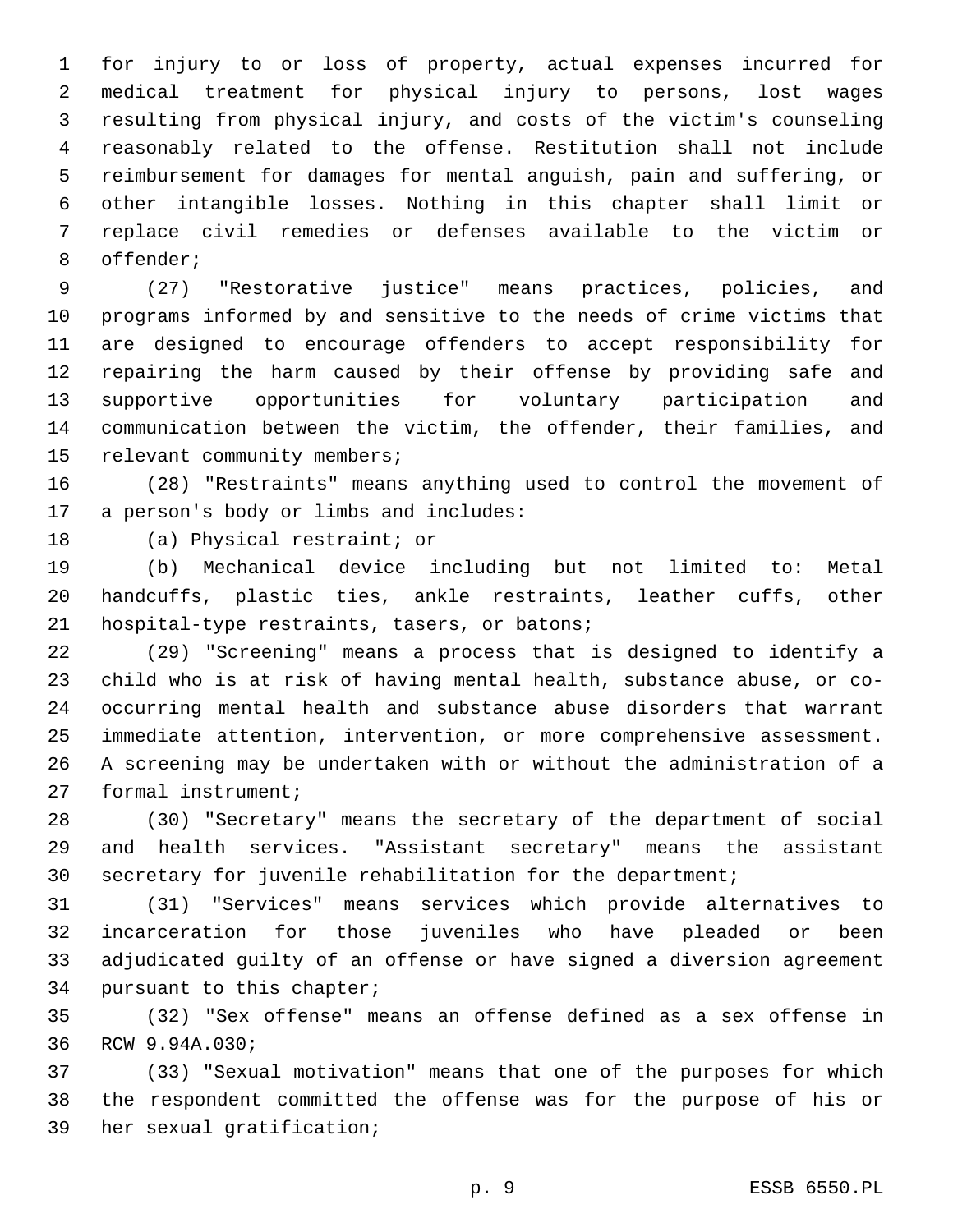(34) "Surety" means an entity licensed under state insurance laws or by the state department of licensing, to write corporate, property, or probation bonds within the state, and justified and approved by the superior court of the county having jurisdiction of 5 the case;

 (35) "Transportation" means the conveying, by any means, of an incarcerated pregnant youth from the institution or detention facility to another location from the moment she leaves the institution or detention facility to the time of arrival at the other location, and includes the escorting of the pregnant incarcerated youth from the institution or detention facility to a transport vehicle and from the vehicle to the other location;

 (36) "Violation" means an act or omission, which if committed by an adult, must be proven beyond a reasonable doubt, and is punishable 15 by sanctions which do not include incarceration;

 (37) "Violent offense" means a violent offense as defined in RCW 17 9.94A.030;

 (38) "Youth court" means a diversion unit under the supervision 19 of the juvenile court.

 **Sec. 3.** RCW 13.40.020 and 2017 3rd sp.s. c 6 s 605 are each 21 amended to read as follows:

22 For the purposes of this chapter:

 (1) "Assessment" means an individualized examination of a child to determine the child's psychosocial needs and problems, including the type and extent of any mental health, substance abuse, or co- occurring mental health and substance abuse disorders, and recommendations for treatment. "Assessment" includes, but is not limited to, drug and alcohol evaluations, psychological and psychiatric evaluations, records review, clinical interview, and 30 administration of a formal test or instrument;

 (2) "Community-based rehabilitation" means one or more of the following: Employment; attendance of information classes; literacy classes; counseling, outpatient substance abuse treatment programs, outpatient mental health programs, anger management classes, education or outpatient treatment programs to prevent animal cruelty, or other services including, when appropriate, restorative justice programs; or attendance at school or other educational programs appropriate for the juvenile as determined by the school district.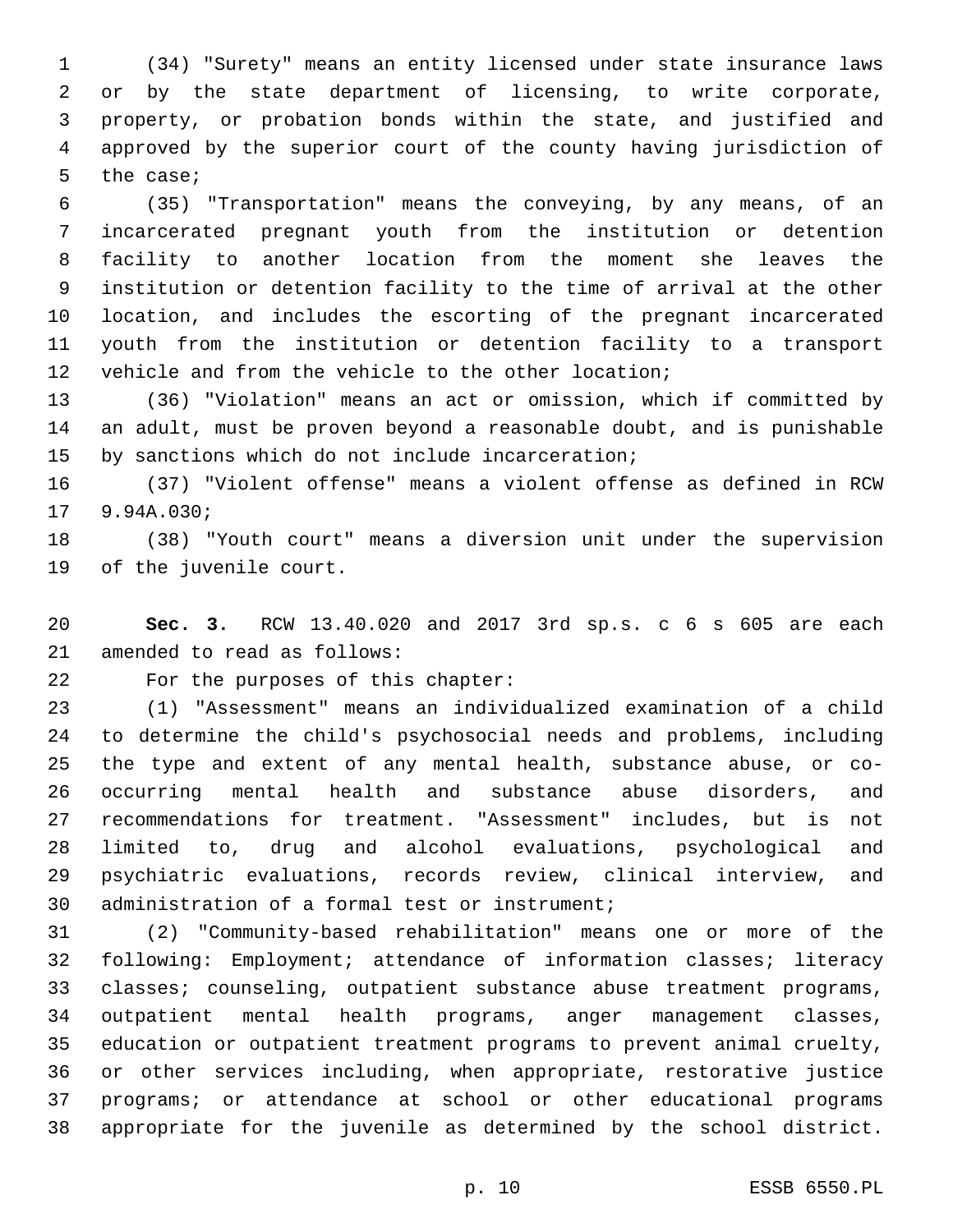Placement in community-based rehabilitation programs is subject to 2 available funds;

 (3) "Community-based sanctions" may include one or more of the following:4

(a) A fine, not to exceed five hundred dollars;

 (b) Community restitution not to exceed one hundred fifty hours 7 of community restitution;

 (4) "Community restitution" means compulsory service, without compensation, performed for the benefit of the community by the offender as punishment for committing an offense. Community restitution may be performed through public or private organizations 12 or through work crews;

 (5) "Community supervision" means an order of disposition by the court of an adjudicated youth not committed to the department or an order granting a deferred disposition. A community supervision order for a single offense may be for a period of up to two years for a sex offense as defined by RCW 9.94A.030 and up to one year for other offenses. As a mandatory condition of any term of community supervision, the court shall order the juvenile to refrain from committing new offenses. As a mandatory condition of community supervision, the court shall order the juvenile to comply with the mandatory school attendance provisions of chapter 28A.225 RCW and to inform the school of the existence of this requirement. Community supervision is an individualized program comprised of one or more of 25 the following:

26 (a) Community-based sanctions;

27 (b) Community-based rehabilitation;

28 (c) Monitoring and reporting requirements;

(d) Posting of a probation bond;29

 (e) Residential treatment, where substance abuse, mental health, and/or co-occurring disorders have been identified in an assessment by a qualified mental health professional, psychologist, psychiatrist, or chemical dependency professional and a funded bed is available. If a child agrees to voluntary placement in a state-funded long-term evaluation and treatment facility, the case must follow the existing placement procedure including consideration of less restrictive treatment options and medical necessity.

 (i) A court may order residential treatment after consideration 39 and findings regarding whether:

(A) The referral is necessary to rehabilitate the child;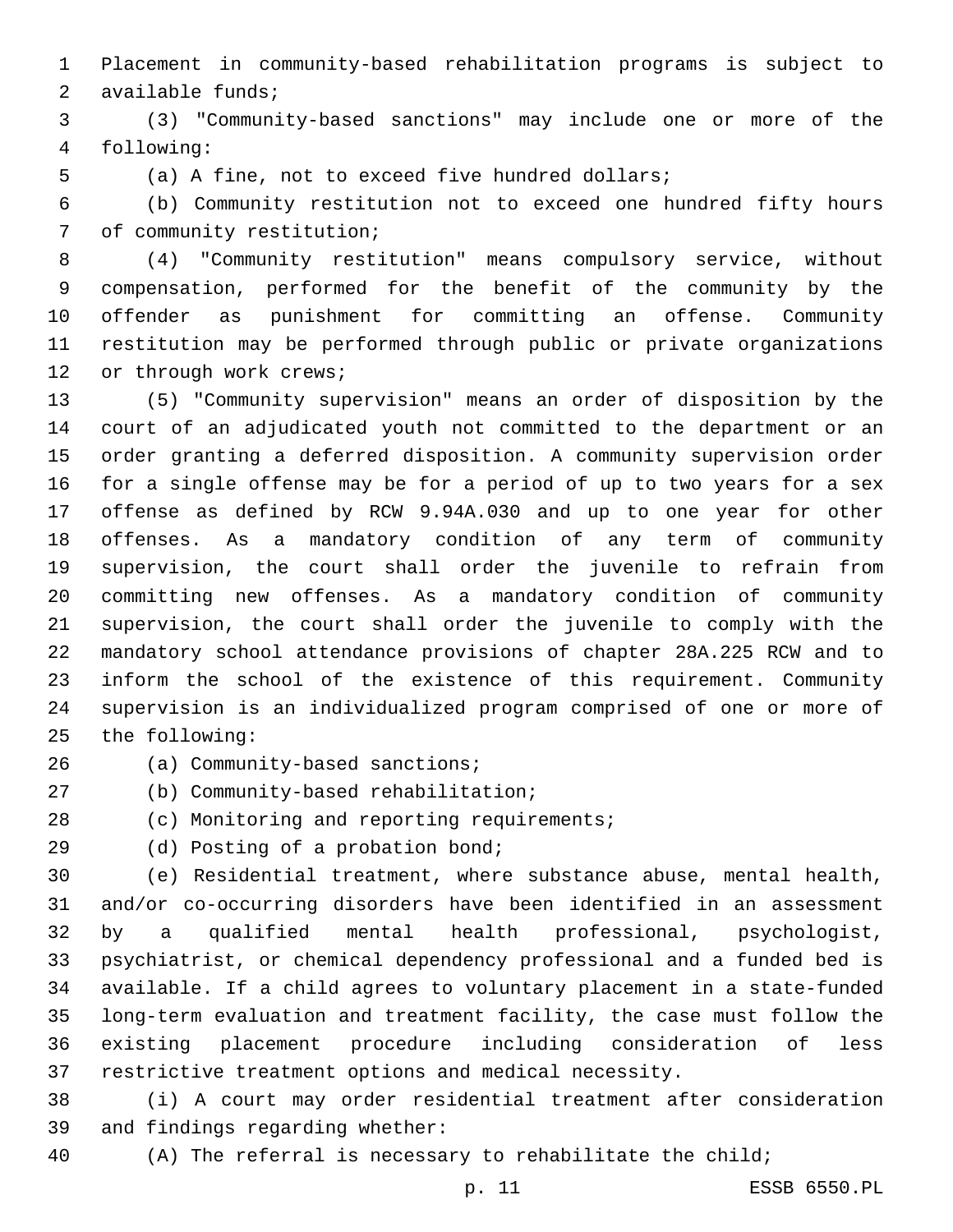(B) The referral is necessary to protect the public or the child;

(C) The referral is in the child's best interest;

 (D) The child has been given the opportunity to engage in less restrictive treatment and has been unable or unwilling to comply; and (E) Inpatient treatment is the least restrictive action consistent with the child's needs and circumstances.

 (ii) In any case where a court orders a child to inpatient treatment under this section, the court must hold a review hearing no later than sixty days after the youth begins inpatient treatment, and every thirty days thereafter, as long as the youth is in inpatient 11 treatment;

 (6) "Confinement" means physical custody by the department of children, youth, and families in a facility operated by or pursuant to a contract with the state, or physical custody in a detention facility operated by or pursuant to a contract with any county. The county may operate or contract with vendors to operate county detention facilities. The department may operate or contract to operate detention facilities for juveniles committed to the department. Pretrial confinement or confinement of less than thirty- one days imposed as part of a disposition or modification order may be served consecutively or intermittently, in the discretion of the 22 court;

 (7) "Court," when used without further qualification, means the 24 juvenile court judge(s) or commissioner(s);

 (8) "Criminal history" includes all criminal complaints against the respondent for which, prior to the commission of a current 27 offense:

 (a) The allegations were found correct by a court. If a respondent is convicted of two or more charges arising out of the same course of conduct, only the highest charge from among these shall count as an offense for the purposes of this chapter; or

 (b) The criminal complaint was diverted by a prosecutor pursuant to the provisions of this chapter on agreement of the respondent and after an advisement to the respondent that the criminal complaint would be considered as part of the respondent's criminal history. A successfully completed deferred adjudication that was entered before July 1, 1998, or a deferred disposition shall not be considered part 38 of the respondent's criminal history;

 (9) "Department" means the department of children, youth, and 40 families;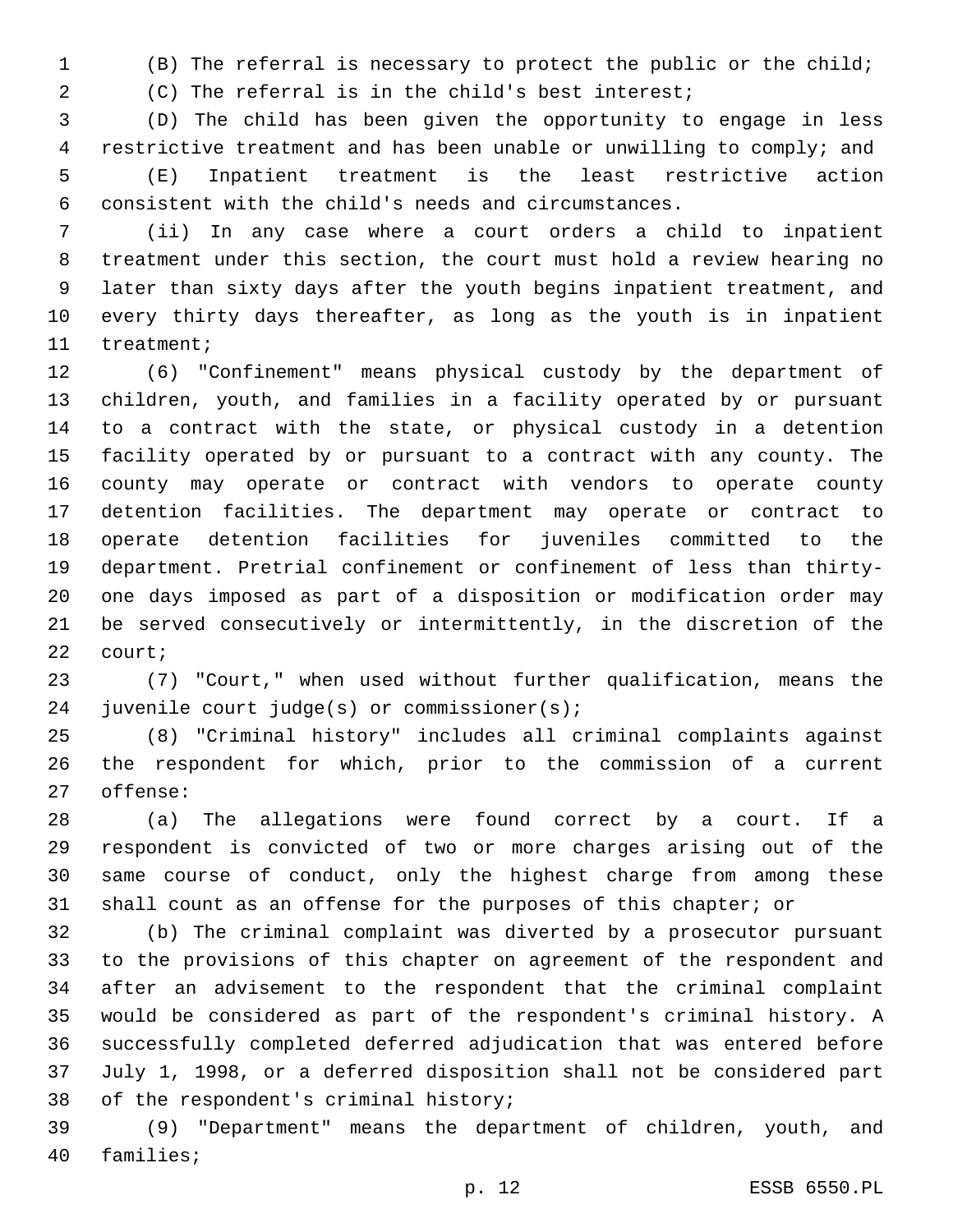(10) "Detention facility" means a county facility, paid for by the county, for the physical confinement of a juvenile alleged to have committed an offense or an adjudicated offender subject to a disposition or modification order. "Detention facility" includes county group homes, inpatient substance abuse programs, juvenile basic training camps, and electronic monitoring;6

 (11) "Diversion unit" means any probation counselor who enters into a diversion agreement with an alleged youthful offender, or any other person, community accountability board, youth court under the 10 supervision of the juvenile court, or other entity ((except a law 11 enforcement official or entity,)) with whom the juvenile court administrator has contracted to arrange and supervise such agreements pursuant to RCW 13.40.080, or any person, community accountability board, or other entity specially funded by the legislature to arrange and supervise diversion agreements in accordance with the requirements of this chapter. For purposes of this subsection, "community accountability board" means a board comprised of members of the local community in which the juvenile offender resides. The superior court shall appoint the members. The boards shall consist of at least three and not more than seven members. If possible, the board should include a variety of representatives from the community, such as a law enforcement officer, teacher or school administrator, high school student, parent, and business owner, and should represent 24 the cultural diversity of the local community;

 (12) "Foster care" means temporary physical care in a foster family home or group care facility as defined in RCW 74.15.020 and licensed by the department, or other legally authorized care;

 (13) "Institution" means a juvenile facility established pursuant 29 to chapters 72.05 and 72.16 through 72.20 RCW;

 (14) "Intensive supervision program" means a parole program that requires intensive supervision and monitoring, offers an array of individualized treatment and transitional services, and emphasizes community involvement and support in order to reduce the likelihood a 34 juvenile offender will commit further offenses;

 (15) "Juvenile," "youth," and "child" mean any individual who is under the chronological age of eighteen years and who has not been previously transferred to adult court pursuant to RCW 13.40.110, unless the individual was convicted of a lesser charge or acquitted of the charge for which he or she was previously transferred pursuant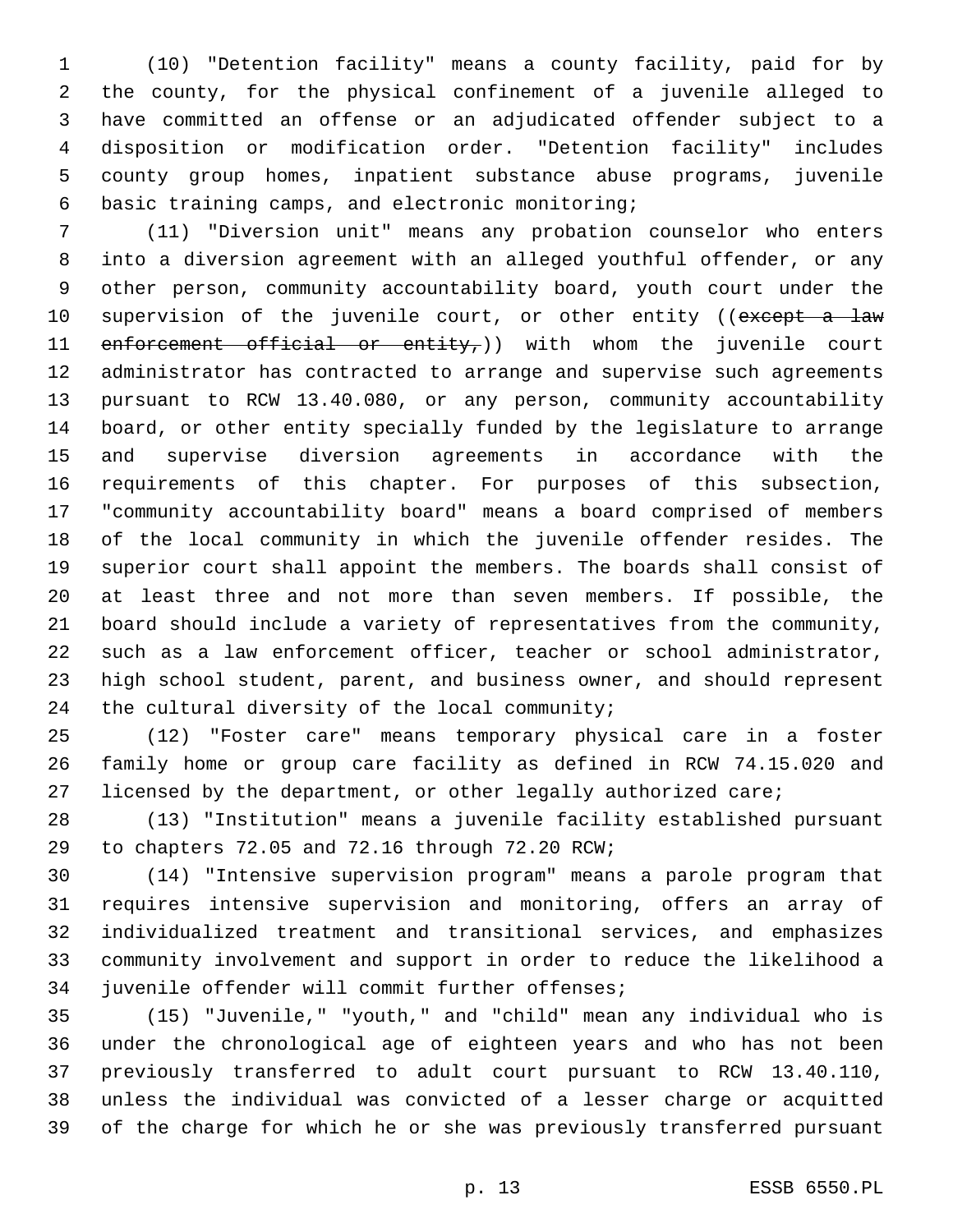to RCW 13.40.110 or who is not otherwise under adult court 2 jurisdiction;

 (16) "Juvenile offender" means any juvenile who has been found by the juvenile court to have committed an offense, including a person eighteen years of age or older over whom jurisdiction has been 6 extended under RCW 13.40.300;

 (17) "Labor" means the period of time before a birth during which contractions are of sufficient frequency, intensity, and duration to 9 bring about effacement and progressive dilation of the cervix;

 (18) "Local sanctions" means one or more of the following: (a) 0-30 days of confinement; (b) 0-12 months of community supervision; (c) 0-150 hours of community restitution; or (d) \$0-\$500 fine;

 (19) "Manifest injustice" means a disposition that would either impose an excessive penalty on the juvenile or would impose a serious, and clear danger to society in light of the purposes of this 16 chapter;

 (20) "Monitoring and reporting requirements" means one or more of the following: Curfews; requirements to remain at home, school, work, 19 or court-ordered treatment programs during specified hours; restrictions from leaving or entering specified geographical areas; requirements to report to the probation officer as directed and to remain under the probation officer's supervision; and other conditions or limitations as the court may require which may not 24 include confinement;

 (21) "Offense" means an act designated a violation or a crime if committed by an adult under the law of this state, under any ordinance of any city or county of this state, under any federal law, or under the law of another state if the act occurred in that state;

 (22) "Physical restraint" means the use of any bodily force or physical intervention to control a juvenile offender or limit a juvenile offender's freedom of movement in a way that does not involve a mechanical restraint. Physical restraint does not include momentary periods of minimal physical restriction by direct person- to-person contact, without the aid of mechanical restraint, 35 accomplished with limited force and designed to:

 (a) Prevent a juvenile offender from completing an act that would 37 result in potential bodily harm to self or others or damage property;

 (b) Remove a disruptive juvenile offender who is unwilling to 39 leave the area voluntarily; or

(c) Guide a juvenile offender from one location to another;

p. 14 ESSB 6550.PL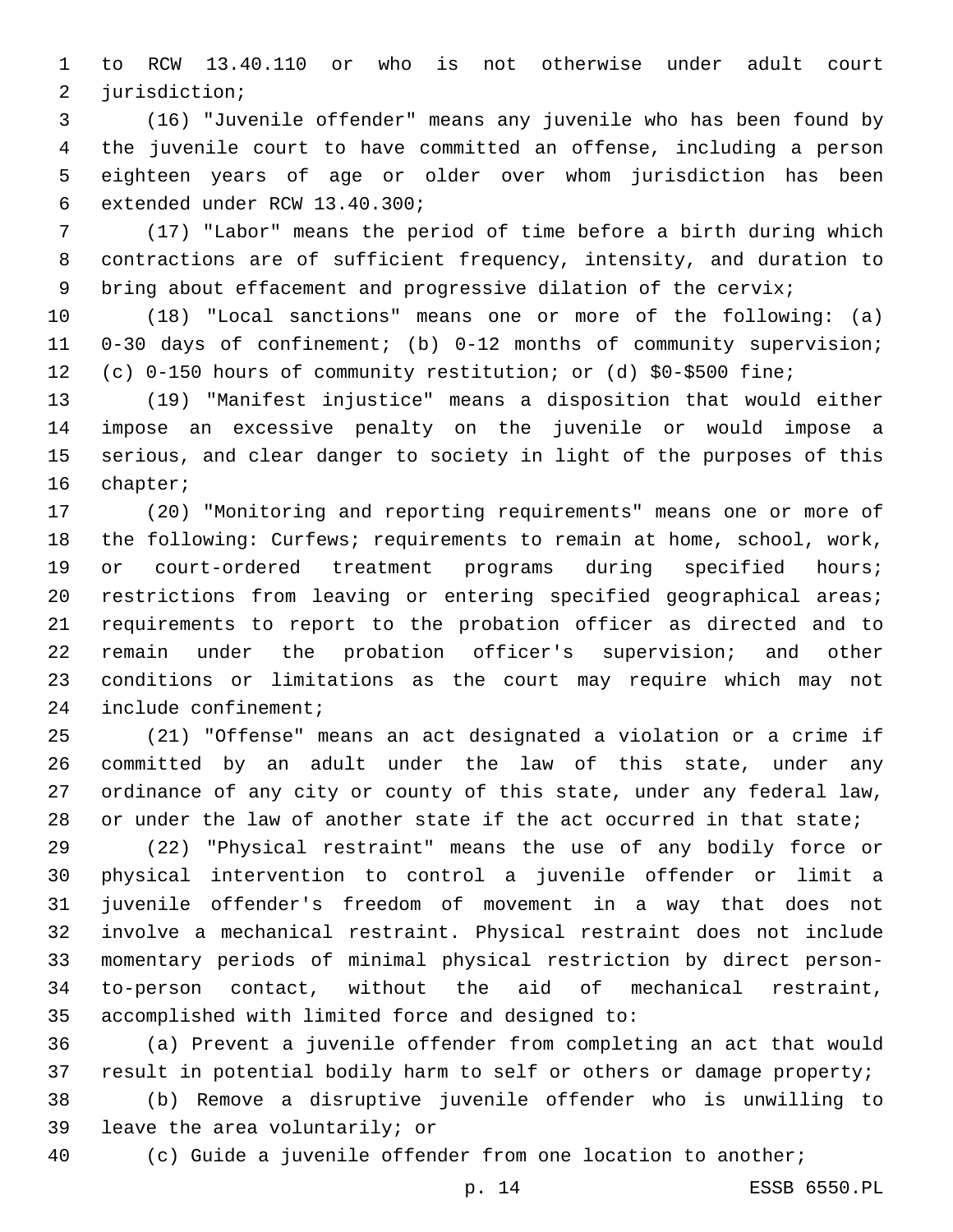(23) "Postpartum recovery" means (a) the entire period a woman or youth is in the hospital, birthing center, or clinic after giving birth and (b) an additional time period, if any, a treating physician determines is necessary for healing after the youth leaves the 5 hospital, birthing center, or clinic;

 (24) "Probation bond" means a bond, posted with sufficient security by a surety justified and approved by the court, to secure the offender's appearance at required court proceedings and compliance with court-ordered community supervision or conditions of release ordered pursuant to RCW 13.40.040 or 13.40.050. It also means a deposit of cash or posting of other collateral in lieu of a bond if 12 approved by the court;

 (25) "Respondent" means a juvenile who is alleged or proven to 14 have committed an offense;

 (26) "Restitution" means financial reimbursement by the offender to the victim, and shall be limited to easily ascertainable damages for injury to or loss of property, actual expenses incurred for medical treatment for physical injury to persons, lost wages resulting from physical injury, and costs of the victim's counseling reasonably related to the offense. Restitution shall not include reimbursement for damages for mental anguish, pain and suffering, or other intangible losses. Nothing in this chapter shall limit or replace civil remedies or defenses available to the victim or 24 offender;

 (27) "Restorative justice" means practices, policies, and programs informed by and sensitive to the needs of crime victims that are designed to encourage offenders to accept responsibility for repairing the harm caused by their offense by providing safe and supportive opportunities for voluntary participation and communication between the victim, the offender, their families, and 31 relevant community members;

 (28) "Restraints" means anything used to control the movement of 33 a person's body or limbs and includes:

34 (a) Physical restraint; or

 (b) Mechanical device including but not limited to: Metal handcuffs, plastic ties, ankle restraints, leather cuffs, other 37 hospital-type restraints, tasers, or batons;

 (29) "Screening" means a process that is designed to identify a child who is at risk of having mental health, substance abuse, or co-occurring mental health and substance abuse disorders that warrant

p. 15 ESSB 6550.PL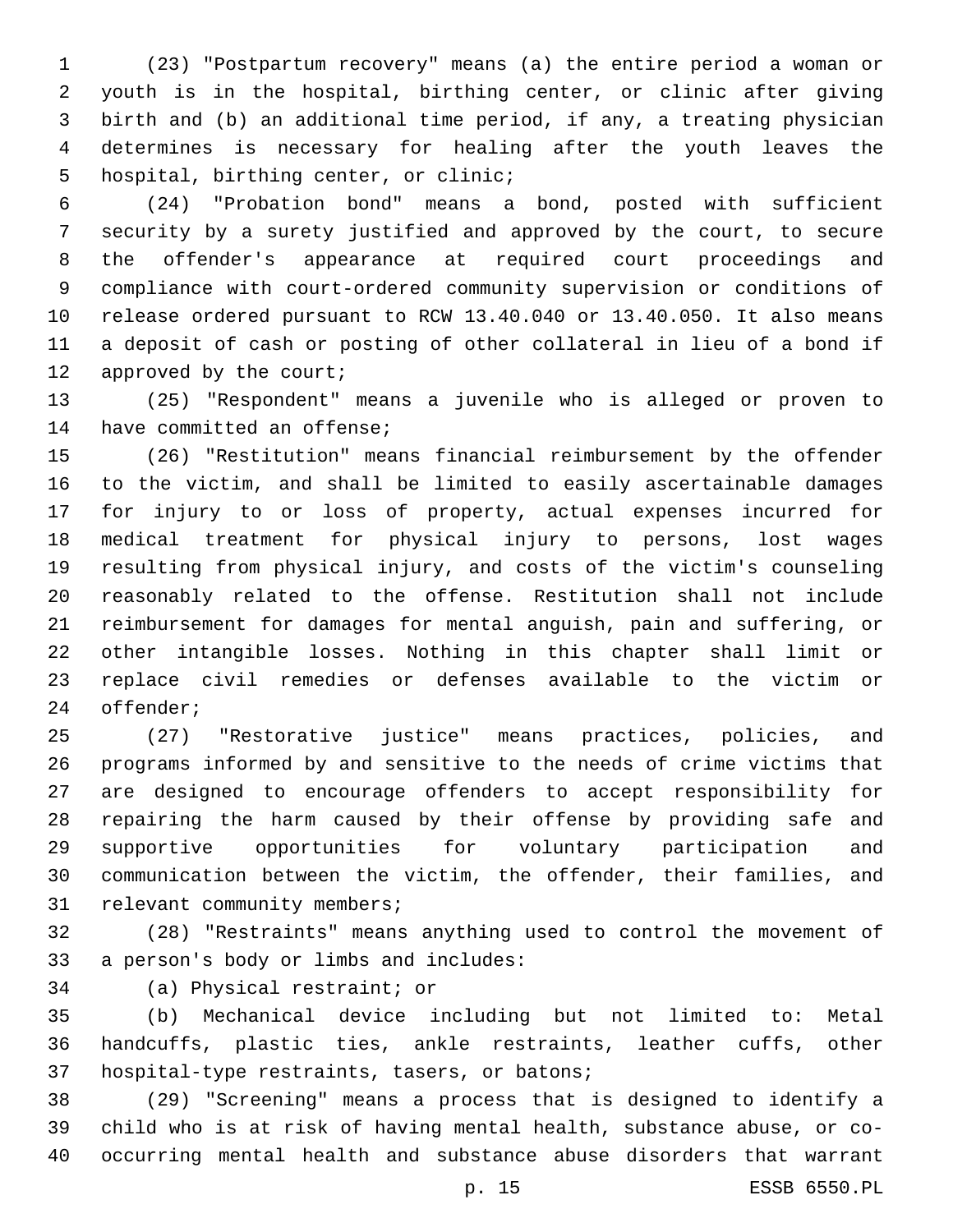immediate attention, intervention, or more comprehensive assessment. A screening may be undertaken with or without the administration of a 3 formal instrument;

(30) "Secretary" means the secretary of the department;

 (31) "Services" means services which provide alternatives to incarceration for those juveniles who have pleaded or been adjudicated guilty of an offense or have signed a diversion agreement 8 pursuant to this chapter;

 (32) "Sex offense" means an offense defined as a sex offense in 10 RCW 9.94A.030;

 (33) "Sexual motivation" means that one of the purposes for which the respondent committed the offense was for the purpose of his or 13 her sexual gratification;

 (34) "Surety" means an entity licensed under state insurance laws or by the state department of licensing, to write corporate, property, or probation bonds within the state, and justified and approved by the superior court of the county having jurisdiction of 18 the case;

 (35) "Transportation" means the conveying, by any means, of an incarcerated pregnant youth from the institution or detention facility to another location from the moment she leaves the institution or detention facility to the time of arrival at the other location, and includes the escorting of the pregnant incarcerated youth from the institution or detention facility to a transport vehicle and from the vehicle to the other location;

 (36) "Violation" means an act or omission, which if committed by an adult, must be proven beyond a reasonable doubt, and is punishable 28 by sanctions which do not include incarceration;

 (37) "Violent offense" means a violent offense as defined in RCW 30 9.94A.030;

 (38) "Youth court" means a diversion unit under the supervision 32 of the juvenile court.

 **Sec. 4.** RCW 13.40.080 and 2015 c 265 s 25 are each amended to 34 read as follows:

 (1) A diversion agreement shall be a contract between a juvenile accused of an offense and a diversion unit whereby the juvenile agrees to fulfill certain conditions in lieu of prosecution. Such agreements may be entered into only after the prosecutor, or probation counselor pursuant to this chapter, has determined that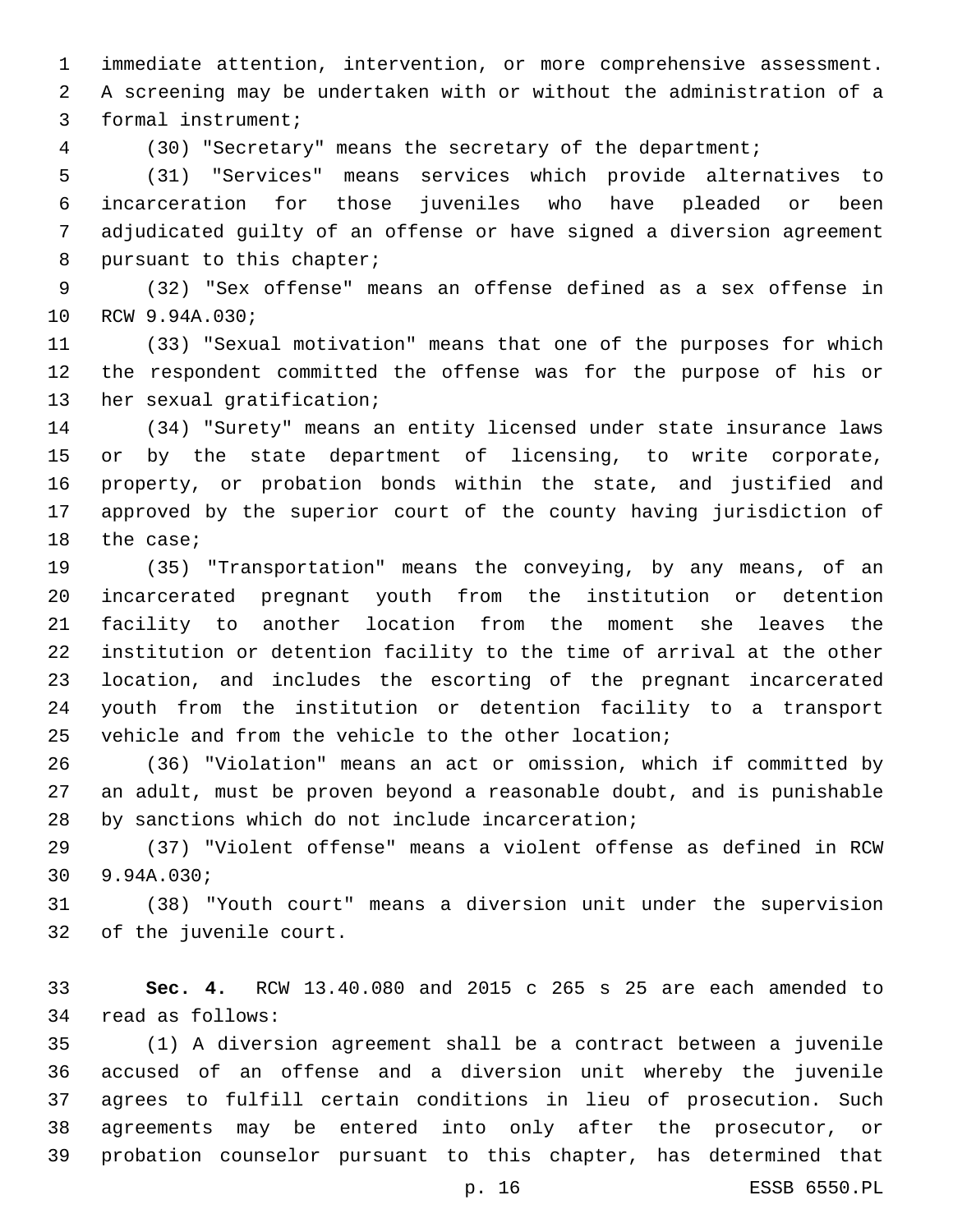probable cause exists to believe that a crime has been committed and that the juvenile committed it. Such agreements shall be entered into 3 as expeditiously as possible.

 (2) A diversion agreement shall be limited to one or more of the 5 following:

 (a) Community restitution not to exceed one hundred fifty hours, not to be performed during school hours if the juvenile is attending 8 school;

 (b) Restitution limited to the amount of actual loss incurred by any victim, excluding restitution owed to any insurance provider 11 under Title 48 RCW;

 (c) Attendance at up to ten hours of counseling and/or up to 13 twenty hours of positive youth development, educational or informational sessions at a community agency. The educational or informational sessions may include sessions relating to respect for self, others, and authority; victim awareness; accountability; self-17 worth; responsibility; work ethics; good citizenship; literacy; and life skills. If an assessment identifies mental health or chemical dependency needs, a youth may access up to thirty hours of counseling. The counseling sessions may include services demonstrated to improve behavioral health and reduce recidivism. For purposes of this section, "community agency" may also mean a community-based nonprofit organization, a physician, a counselor, a school, or a treatment provider, if approved by the diversion unit. The state shall not be liable for costs resulting from the diversion unit exercising the option to permit diversion agreements to mandate attendance at up to thirty hours of counseling and/or up to twenty 28 hours of educational or informational sessions;

 (d) Requirements to remain during specified hours at home, school, or work, and restrictions on leaving or entering specified 31 geographical areas; and

 (e) Upon request of any victim or witness, requirements to refrain from any contact with victims or witnesses of offenses 34 committed by the juvenile.

 (3) Notwithstanding the provisions of subsection (2) of this section, youth courts are not limited to the conditions imposed by subsection (2) of this section in imposing sanctions on juveniles 38 pursuant to RCW 13.40.630.

 (4) In assessing periods of community restitution to be performed and restitution to be paid by a juvenile who has entered into a

p. 17 ESSB 6550.PL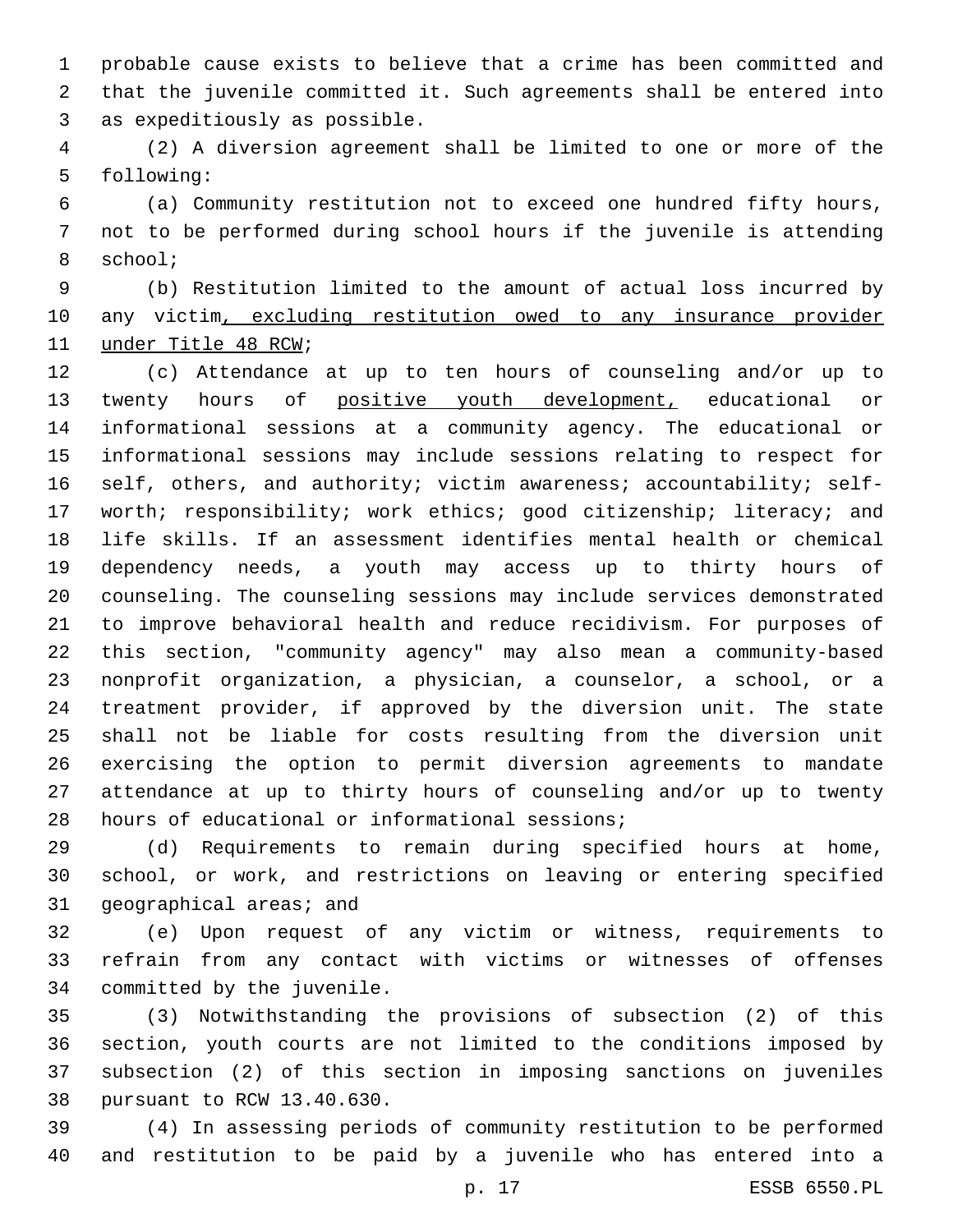diversion agreement, the court officer to whom this task is assigned shall consult with the juvenile's custodial parent or parents or guardian. To the extent possible, the court officer shall advise the victims of the juvenile offender of the diversion process, offer victim impact letter forms and restitution claim forms, and involve 6 members of the community. Such members of the community ((shall)) may meet with the juvenile and may advise the court officer as to the 8 terms of the diversion agreement and ((shall)) may supervise the 9 juvenile in carrying out its terms.

 (5)(a) A diversion agreement may not exceed a period of six months and may include a period extending beyond the eighteenth 12 birthday of the divertee.

 (b) If additional time is necessary for the juvenile to complete restitution to a victim, the time period limitations of this subsection may be extended by an additional six months.

 (c) If the juvenile has not paid the full amount of restitution by the end of the additional six-month period, then the juvenile shall be referred to the juvenile court for entry of a civil order establishing the amount of restitution still owed to the victim. In this order, the court shall also determine the terms and conditions of the restitution, including a payment plan extending up to ten years if the court determines that the juvenile does not have the means to make full restitution over a shorter period. For the purposes of this subsection (5)(c), the juvenile shall remain under the court's jurisdiction for a maximum term of ten years after the juvenile's eighteenth birthday. Prior to the expiration of the initial ten-year period, the juvenile court may extend the judgment for restitution an additional ten years. The court may relieve the juvenile of the requirement to pay full or partial restitution if the juvenile reasonably satisfies the court that he or she does not have the means to make full or partial restitution and could not reasonably acquire the means to pay the restitution over a ten-year period. If the court relieves the juvenile of the requirement to pay full or partial restitution, the court may order an amount of community restitution that the court deems appropriate. The county clerk shall make disbursements to victims named in the order. The restitution to victims named in the order shall be paid prior to any payment for other penalties or monetary assessments. A juvenile under obligation to pay restitution may petition the court for modification 40 of the restitution order.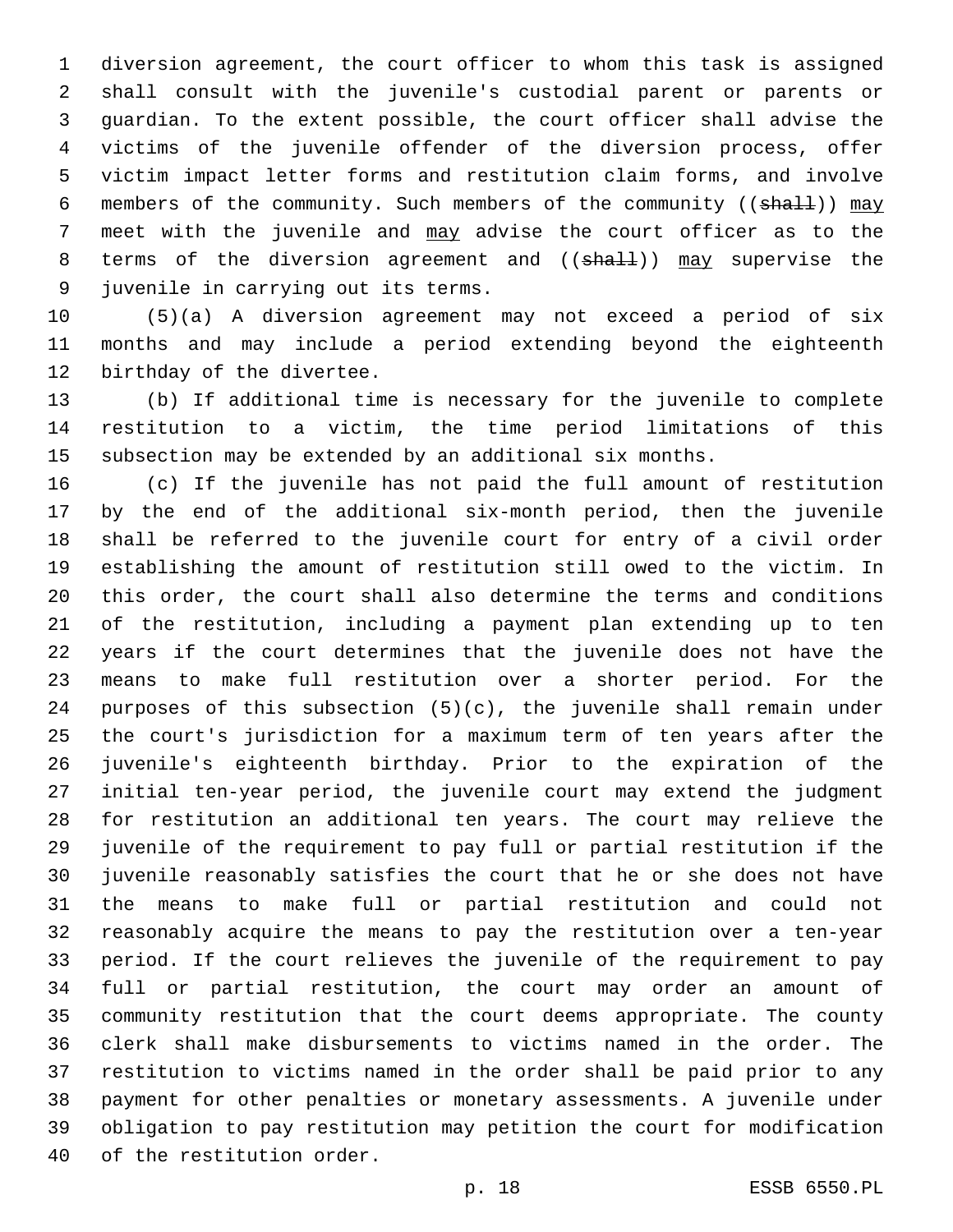(6) The juvenile shall retain the right to be referred to the court at any time prior to the signing of the diversion agreement.

 (7) Divertees and potential divertees shall be afforded due process in all contacts with a diversion unit regardless of whether the juveniles are accepted for diversion or whether the diversion program is successfully completed. Such due process shall include, 7 but not be limited to, the following:

 (a) A written diversion agreement shall be executed stating all 9 conditions in clearly understandable language;

 (b) Violation of the terms of the agreement shall be the only 11 grounds for termination;

 (c) No divertee may be terminated from a diversion program without being given a court hearing, which hearing shall be preceded 14 by:

 (i) Written notice of alleged violations of the conditions of the 16 diversion program; and

 (ii) Disclosure of all evidence to be offered against the 18 divertee;

 (d) The hearing shall be conducted by the juvenile court and shall include:20

(i) Opportunity to be heard in person and to present evidence;

 (ii) The right to confront and cross-examine all adverse 23 witnesses;

 (iii) A written statement by the court as to the evidence relied on and the reasons for termination, should that be the decision; and (iv) Demonstration by evidence that the divertee has

substantially violated the terms of his or her diversion agreement;

 (e) The prosecutor may file an information on the offense for 29 which the divertee was diverted:

 (i) In juvenile court if the divertee is under eighteen years of 31 age; or

 (ii) In superior court or the appropriate court of limited jurisdiction if the divertee is eighteen years of age or older.

 (8) The diversion unit shall, subject to available funds, be responsible for providing interpreters when juveniles need interpreters to effectively communicate during diversion unit 37 hearings or negotiations.

 (9) The diversion unit shall be responsible for advising a divertee of his or her rights as provided in this chapter.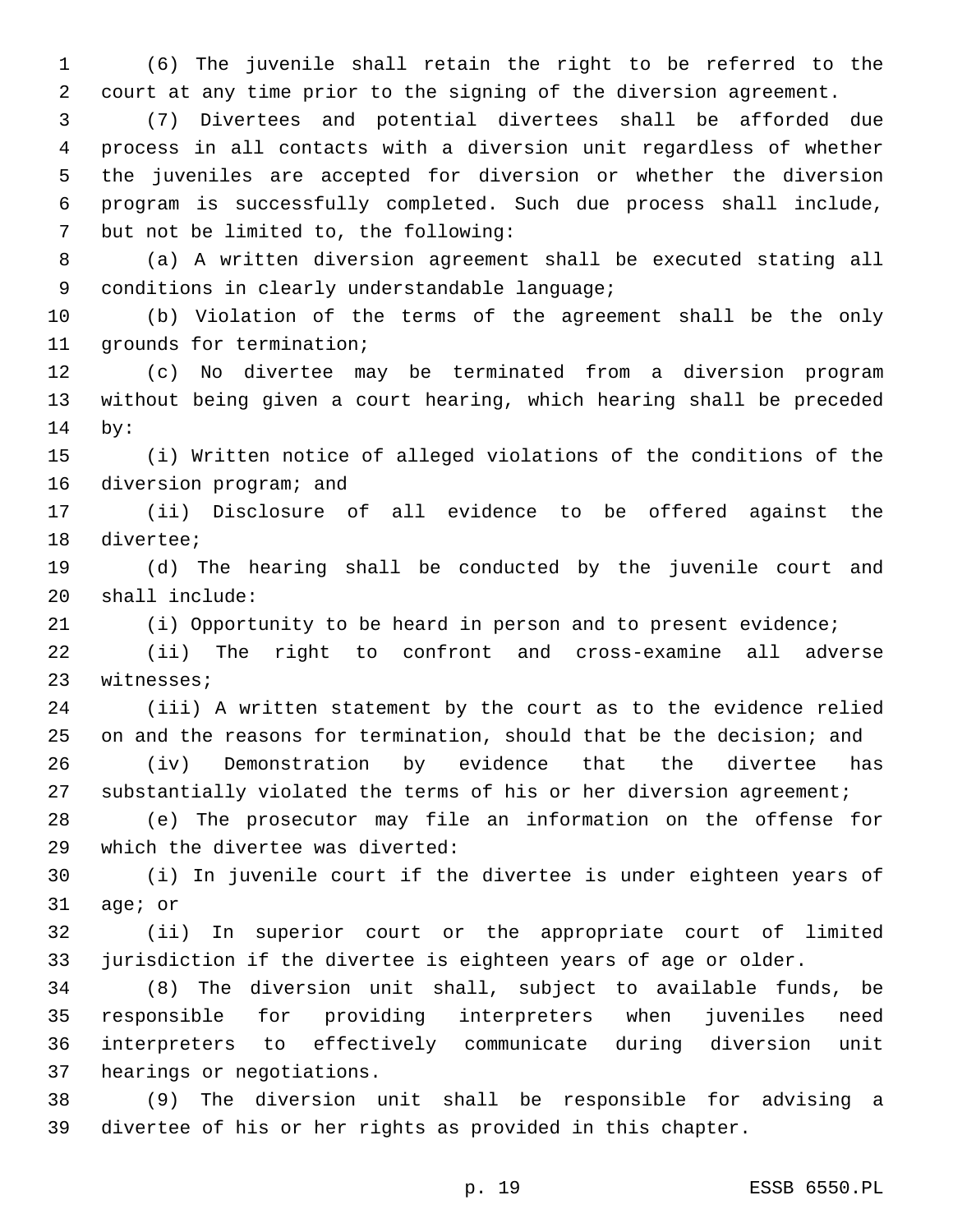(10) The diversion unit may refer a juvenile to a restorative justice program, community-based counseling, or treatment programs.

 (11) The right to counsel shall inure prior to the initial interview for purposes of advising the juvenile as to whether he or she desires to participate in the diversion process or to appear in the juvenile court. The juvenile may be represented by counsel at any critical stage of the diversion process, including intake interviews and termination hearings. The juvenile shall be fully advised at the intake of his or her right to an attorney and of the relevant services an attorney can provide. For the purpose of this section, intake interviews mean all interviews regarding the diversion 12 agreement process.

 The juvenile shall be advised that a diversion agreement shall constitute a part of the juvenile's criminal history as defined by RCW 13.40.020(8). A signed acknowledgment of such advisement shall be obtained from the juvenile, and the document shall be maintained by the diversion unit together with the diversion agreement, and a copy of both documents shall be delivered to the prosecutor if requested by the prosecutor. The supreme court shall promulgate rules setting forth the content of such advisement in simple language.

 (12) When a juvenile enters into a diversion agreement, the juvenile court may receive only the following information for 23 dispositional purposes:

24 (a) The fact that a charge or charges were made;

(b) The fact that a diversion agreement was entered into;

(c) The juvenile's obligations under such agreement;

 (d) Whether the alleged offender performed his or her obligations 28 under such agreement; and

29 (e) The facts of the alleged offense.

 (13) A diversion unit may refuse to enter into a diversion agreement with a juvenile. When a diversion unit refuses to enter a diversion agreement with a juvenile, it shall immediately refer such juvenile to the court for action and shall forward to the court the criminal complaint and a detailed statement of its reasons for refusing to enter into a diversion agreement. The diversion unit shall also immediately refer the case to the prosecuting attorney for action if such juvenile violates the terms of the diversion 38 agreement.

 (14) A diversion unit may, in instances where it determines that the act or omission of an act for which a juvenile has been referred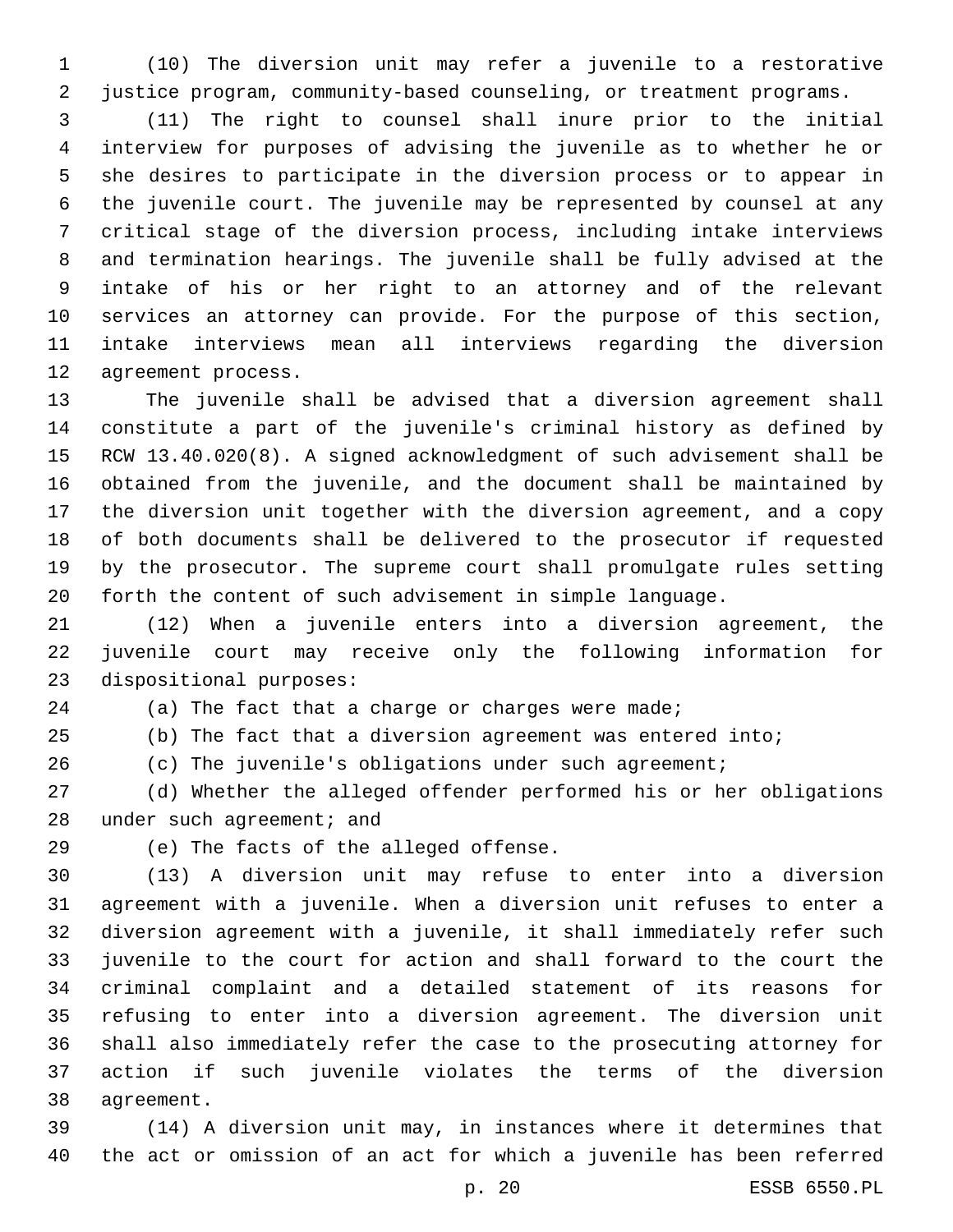to it involved no victim, or where it determines that the juvenile referred to it has no prior criminal history and is alleged to have committed an illegal act involving no threat of or instance of actual physical harm and involving not more than fifty dollars in property loss or damage and that there is no loss outstanding to the person or firm suffering such damage or loss, counsel and release or release such a juvenile without entering into a diversion agreement. A diversion unit's authority to counsel and release a juvenile under this subsection includes the authority to refer the juvenile to community-based counseling or treatment programs or a restorative justice program. Any juvenile released under this subsection shall be advised that the act or omission of any act for which he or she had been referred shall constitute a part of the juvenile's criminal history as defined by RCW 13.40.020(8). A signed acknowledgment of such advisement shall be obtained from the juvenile, and the document shall be maintained by the unit, and a copy of the document shall be delivered to the prosecutor if requested by the prosecutor. The supreme court shall promulgate rules setting forth the content of such advisement in simple language. A juvenile determined to be eligible by a diversion unit for release as provided in this subsection shall retain the same right to counsel and right to have his or her case referred to the court for formal action as any other 23 juvenile referred to the unit.

 (15) A diversion unit may supervise the fulfillment of a diversion agreement entered into before the juvenile's eighteenth birthday and which includes a period extending beyond the divertee's 27 eighteenth birthday.

 (16) If restitution required by a diversion agreement cannot reasonably be paid due to a change of circumstance, the diversion agreement may be modified at the request of the divertee and with the concurrence of the diversion unit to convert unpaid restitution into community restitution. The modification of the diversion agreement shall be in writing and signed by the divertee and the diversion unit. The number of hours of community restitution in lieu of a monetary penalty shall be converted at the rate of the prevailing 36 state minimum wage per hour.

 **Sec. 5.** RCW 13.50.270 and 2014 c 175 s 5 are each amended to read as follows:38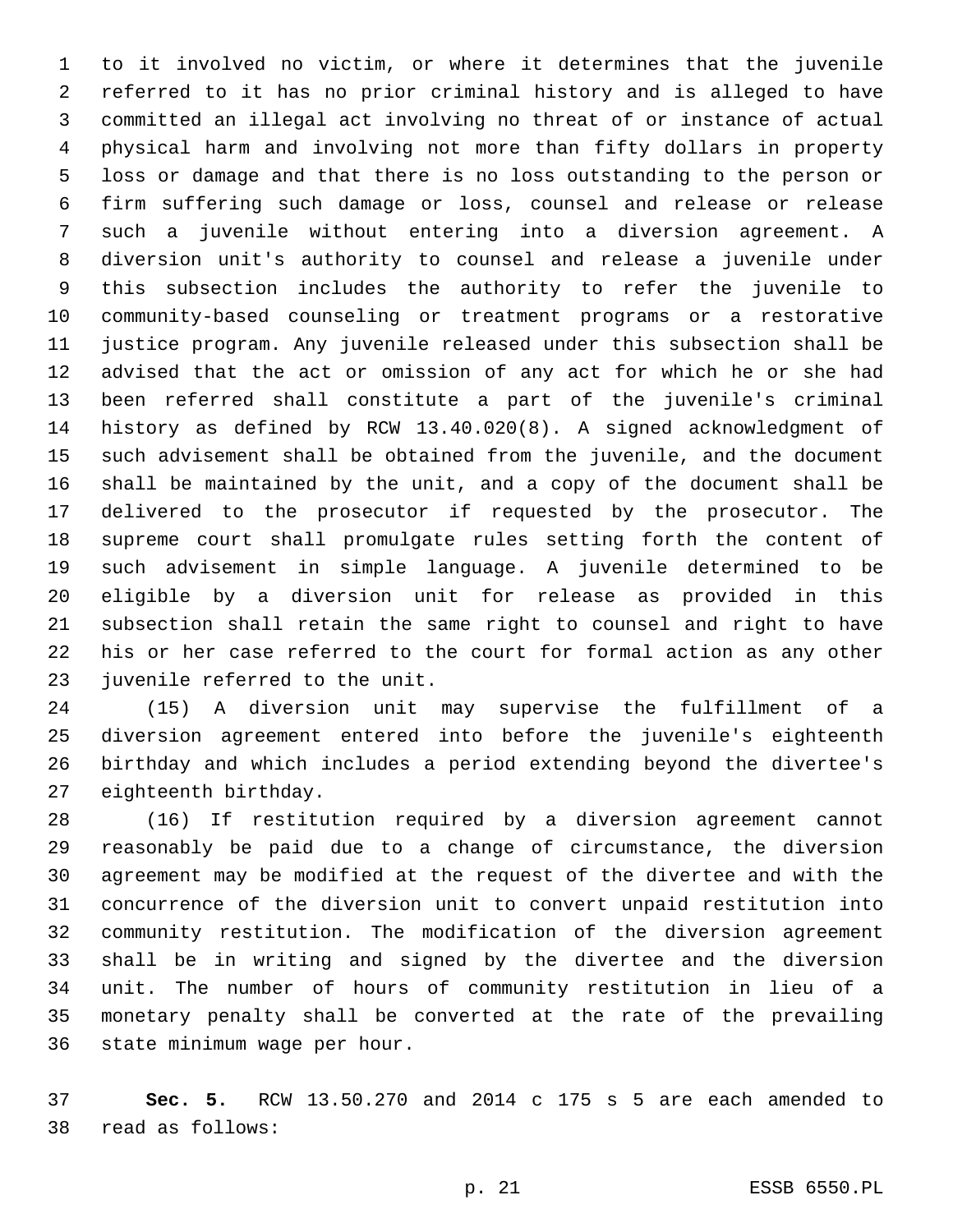(1)(a) Subject to RCW 13.50.050(13), all records maintained by any court or law enforcement agency, including the juvenile court, local law enforcement, the Washington state patrol, and the prosecutor's office, shall be automatically destroyed within ninety days of becoming eligible for destruction. Juvenile records are 6 eligible for destruction when:

 (i) The person who is the subject of the information or complaint 8 is at least eighteen years of age;

 (ii) The ((person's criminal history consists entirely of one 10 diversion agreement or counsel and release entered on or after June 11 <del>12, 2008</del>)) records in question consist of successfully completed 12 diversion agreements and counsel and release agreements, or both, 13 which were completed on or after the effective date of this section; and

15 (iii) ((Two years have elapsed since completion of the agreement 16 or counsel and release;

17 (iv) No proceeding is pending against the person seeking the 18 conviction of a criminal offense; and

19  $(v+v)$ ) There is no restitution owing in the case.

 (b) Notwithstanding this subsection (1), records of successfully completed diversion agreements and counsel and release agreements remain subject to destruction under the terms set forth in subsections (2) through (4) of this section, as well as sealing under RCW 13.50.260.

25 (c) No less than quarterly, the administrative office of the courts shall provide a report to the juvenile courts of those individuals whose records may be eligible for destruction. The juvenile court shall verify eligibility and notify the Washington state patrol and the appropriate local law enforcement agency and prosecutor's office of the records to be destroyed. The requirement to destroy records under this subsection is not dependent on a court hearing or the issuance of a court order to destroy records.

33  $((+e))$  (d) The state and local governments and their officers and employees are not liable for civil damages for the failure to 35 destroy records pursuant to this section.

 (2) All records maintained by any court or law enforcement agency, including the juvenile court, local law enforcement, the Washington state patrol, and the prosecutor's office, shall be automatically destroyed within thirty days of being notified by the